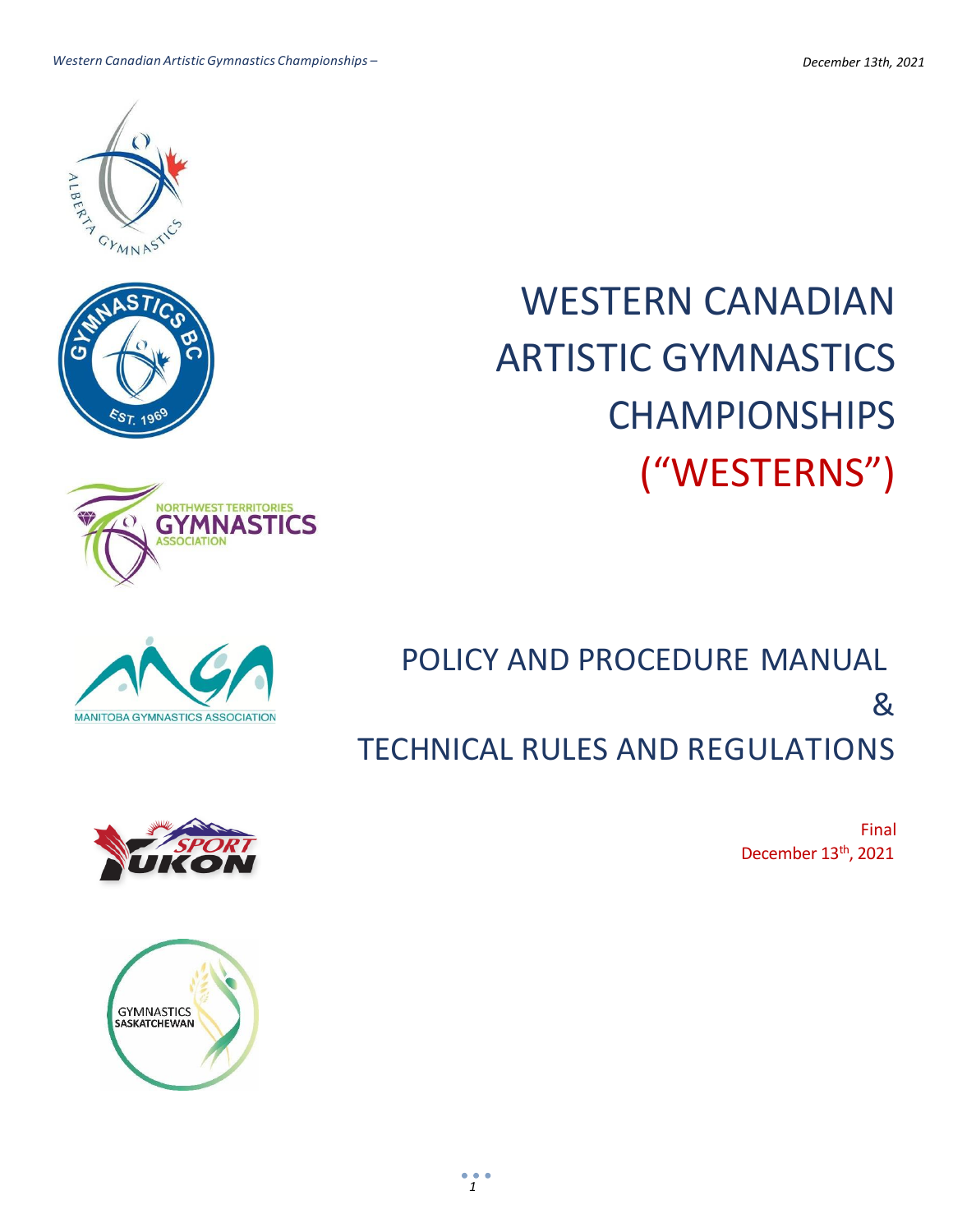# **Table of Contents**

| $\mathsf{L}$     |     |  |
|------------------|-----|--|
| $\mathbf{1}$ .   |     |  |
| 2.               |     |  |
| 3.               |     |  |
| $\overline{4}$ . |     |  |
| 5.               |     |  |
| 6.               |     |  |
| 7.               |     |  |
| 8.               |     |  |
| 9.               |     |  |
|                  | 10. |  |
|                  |     |  |
|                  |     |  |
|                  |     |  |
|                  |     |  |
|                  |     |  |
|                  |     |  |
|                  |     |  |
|                  |     |  |
|                  |     |  |
|                  |     |  |
|                  |     |  |
|                  |     |  |
|                  |     |  |
|                  |     |  |
|                  |     |  |
|                  |     |  |
| Ш.               |     |  |
| 1.               |     |  |
| 2.               |     |  |
| 3.               |     |  |
| 4.               |     |  |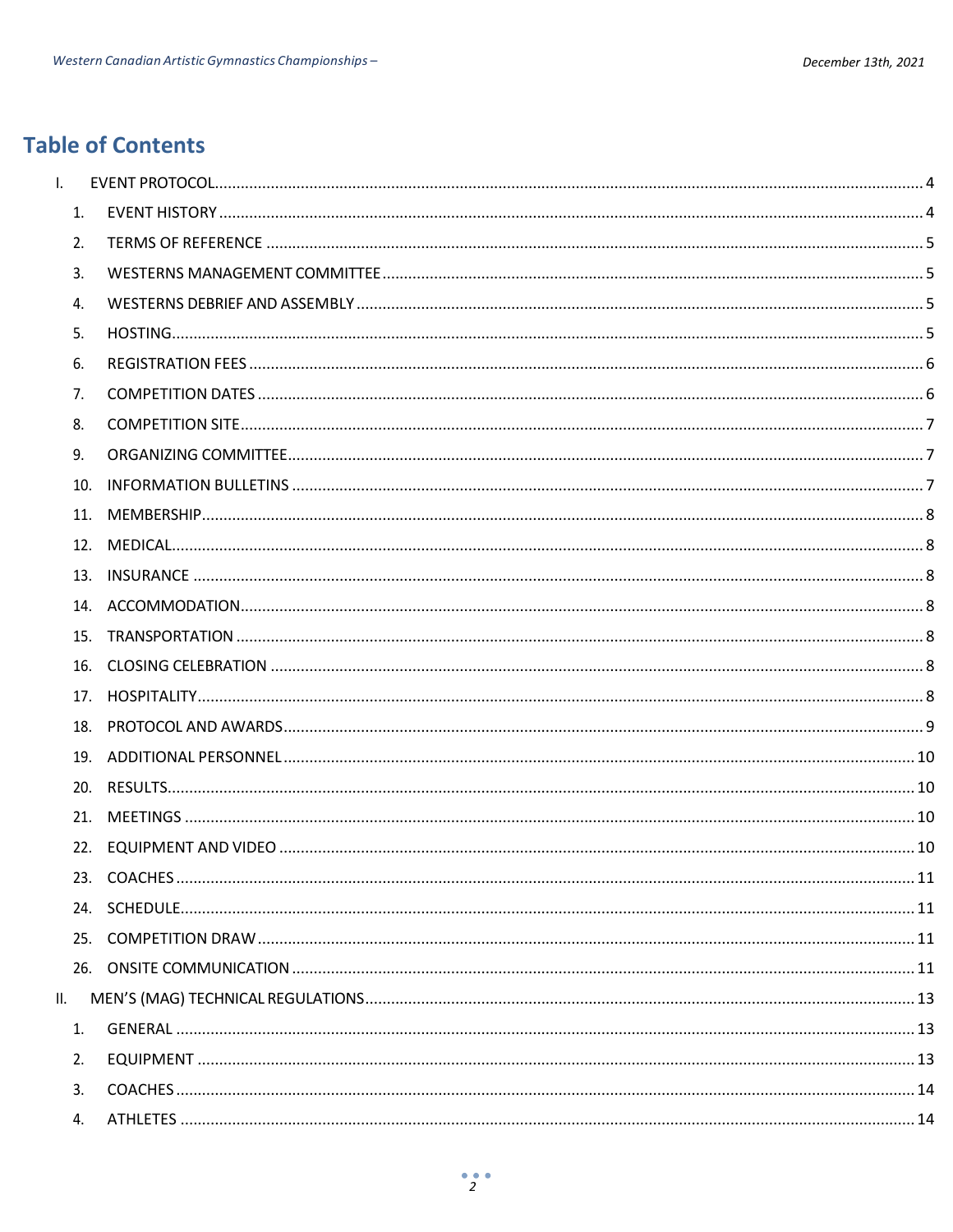|      | Western Canadian Artistic Gymnastics Championships - | December 13th, 2021 |
|------|------------------------------------------------------|---------------------|
| 5.   |                                                      |                     |
| 6.   |                                                      |                     |
| 7.   |                                                      |                     |
| 8.   |                                                      |                     |
| 9.   |                                                      |                     |
| III. |                                                      |                     |
| 1.   |                                                      |                     |
| 2.   |                                                      |                     |
| 3.   |                                                      |                     |
| 4.   |                                                      |                     |
| 5.   |                                                      |                     |
| 6.   |                                                      |                     |
| 7.   |                                                      |                     |
| 8.   |                                                      |                     |
|      |                                                      |                     |
|      |                                                      |                     |
|      |                                                      |                     |
|      |                                                      |                     |
|      |                                                      |                     |
|      |                                                      |                     |
|      |                                                      |                     |
|      |                                                      |                     |
|      |                                                      |                     |
|      |                                                      |                     |
|      |                                                      |                     |
|      |                                                      |                     |
|      |                                                      |                     |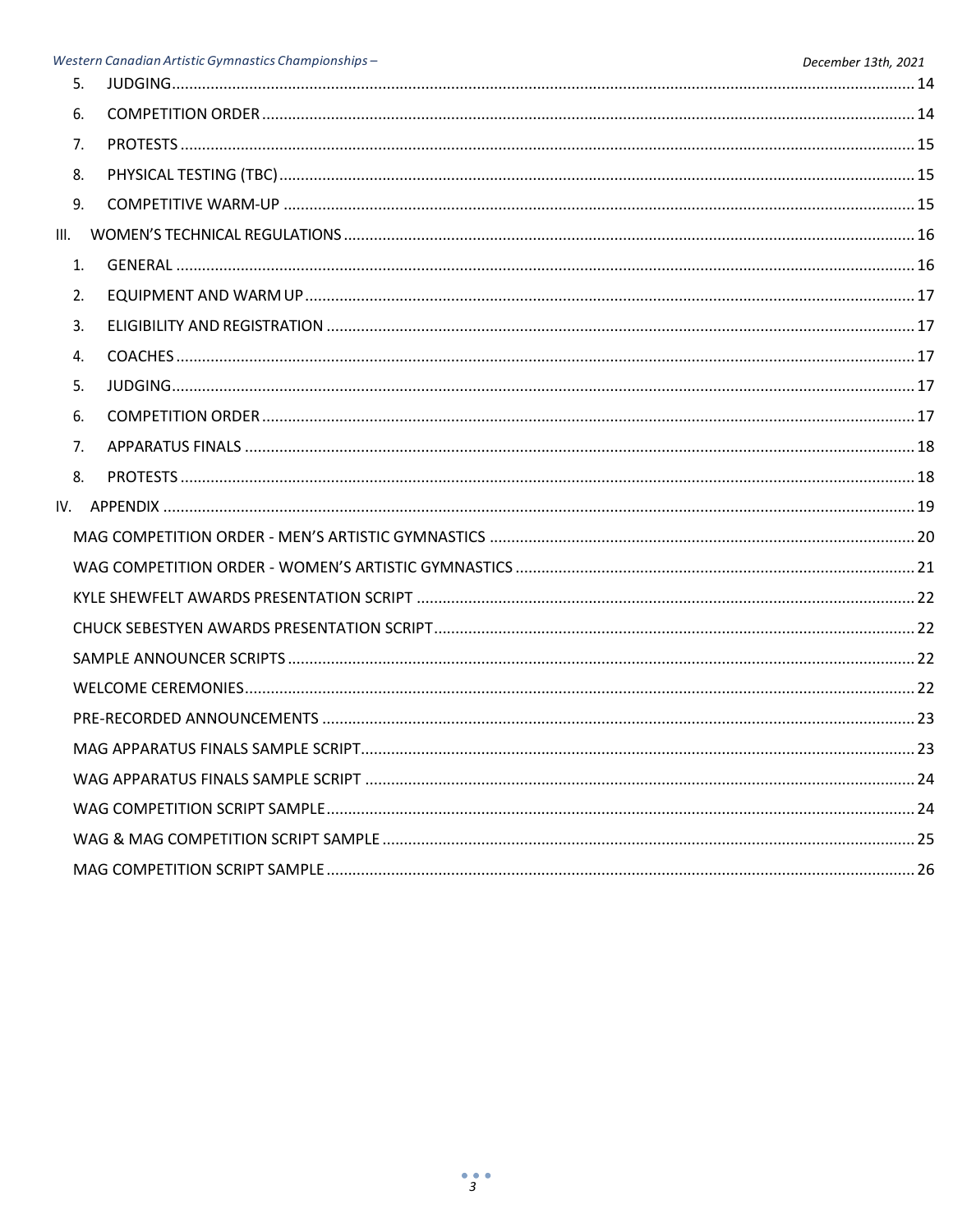# <span id="page-3-1"></span><span id="page-3-0"></span>**I. EVENT PROTOCOL**

### **1. EVENT HISTORY**

| <b>YEAR</b> | <b>CITY</b>           | <b>PROVINCE</b> |
|-------------|-----------------------|-----------------|
| 1976        | Winnipeg              | <b>MB</b>       |
| 1977        | Vancouver             | BC              |
| 1978        | Regina                | SK              |
| 1979        | Edmonton              | AB              |
| 1980        | Winnipeg              | MB              |
| 1981        | Vancouver             | <b>BC</b>       |
| 1982        | Regina                | <b>SK</b>       |
| 1983        | Lethbridge            | AB              |
| 1984        | Winnipeg              | МB              |
| 1985        | Saskatoon             | <b>SK</b>       |
| 1986        | Calgary               | AB              |
| 1987        | Vancouver             | <b>BC</b>       |
| 1988        | Winnipeg              | <b>MB</b>       |
| 1989        | Regina                | SK              |
| 1990        | Calgary               | AB              |
| 1991        | Delta                 | BC              |
| 1992        | Winnipeg              | MB              |
| 1993        | Regina                | <b>SK</b>       |
| 1994        | <b>Grande Prairie</b> | AB              |
| 1995        | Winnipeg              | MB              |
| 1996        | Richmond              | BC              |
| 1997        | Saskatoon             | SK              |
| 1998        | Vancouver             | BC              |
| 1999        | Calgary               | AB              |
| 2000        | Winnipeg              | MB              |
| 2001        | Regina                | SK              |
| 2002        | Calgary               | AB              |
| 2003        | Langley               | <b>BC</b>       |
| 2004        | Whitehorse            | YΚ              |
| 2005        | Winnipeg              | MB              |
| 2006        | Saskatoon             | SK              |
| 2007        | Edmonton              | AB              |
| 2008        | <b>Prince George</b>  | <b>BC</b>       |
| 2009        | Winnipeg              | MB              |
| 2010        | Regina                | SK              |
| 2011        | <b>Grande Prairie</b> | AB              |
| 2012        | Langley               | BC              |
| 2013        | Winnipeg              | MB              |
| 2014        | Saskatoon             | SK              |
| 2015        | Okotoks               | AB              |
| 2016        | Richmond              | BC              |
| 2017        | <b>Brandon</b>        | МB              |
| 2018        | <b>Spruce Grove</b>   | AB              |

| YEAR | CITY.     | <b>PROVINCE</b> |
|------|-----------|-----------------|
| 2019 | Saskatoon | SК              |
| 2020 | N/A       | N/A             |
| 2021 | N/A       | N/A             |
| 2022 | Winnipeg  | МB              |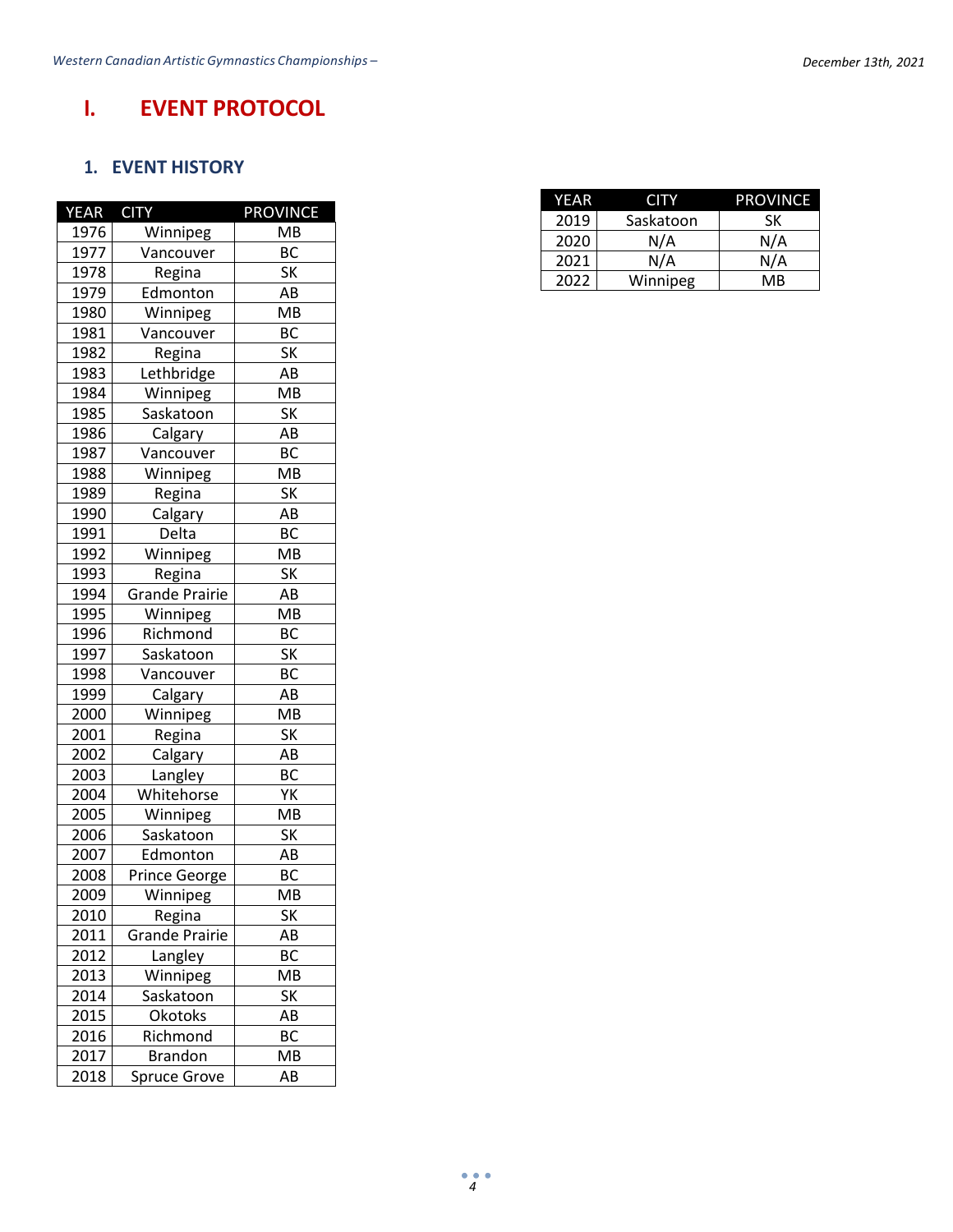### <span id="page-4-0"></span>**2. TERMS OF REFERENCE**

- a) The Western Canadian Artistic Gymnastics Championships are held annually in one of the Western provinces/territories; BC, AB, MB, SK, YK or NWT.
- b) The purpose of this document is to articulate the responsibilities of the host province/territory, the local organizing committee, and the visiting provincial teams.

### <span id="page-4-1"></span>**3. WESTERNS MANAGEMENT COMMITTEE**

- a) The Management Committee for Westerns is made up of each CEO/Executive Director, or their designate, from each of the provinces/territories of BC, AB, MB, SK, YK and NWT.
- b) In June of each year (generally at the GymCan AGM), the Management Committee shall meet to review the Policy and Procedure Manual and Technical Rules and Regulations.
- c) Technical representatives from each province/territory are welcome to attend this meeting.
- d) Each province/territory will have one vote.
- e) Approval of motions or changes to the Policy and Procedure Manual and Technical Rules and Regulations require a majorityvote. A minimum of two thirds (2/3) of the provinces/territories will make up quorum.
- f) The host province of the upcoming Westerns will chair this annual Management Committee meeting and ensure that all documentation is prepared and circulated prior to the meeting.
- g) Upon receipt of the Assembly's recommendations (see below) and upon the final decisions of the Management Committee, the host of the upcoming Westerns will update the Policy Manual and Technical Regulations and circulate it for approval by the Management Committee by October  $1<sup>st</sup>$ .
- h) No changes shall occur to the Policy Manual and Technical Regulations during the year (October April) unless agreed upon by the Management Committee.

### <span id="page-4-2"></span>**4. WESTERNS DEBRIEF AND ASSEMBLY**

- a) The Westerns Debrief will occur at Western Canadian Championships following the event to review the event, provide feedback and propose changes to the Policy and Procedure Manual and Technical Rules and Regulations.
- b) The Westerns Debrief is made up of MAG and WAG technical representatives/coaches as assigned by their province/territory. The Westerns Debrief can be hosted with MAG/WAG representatives together or separated by discipline, the host province will determine the format.
- c) The host province of the current year's Westerns will chair the Westerns Debrief to ensure that all decisions, recommendations, updates to the Policy and Procedure Manual and Technical Rules and Regulations are made and circulated to the Management Committee no later than one month after the conclusion of the Western Championships.
- d) The Westerns Assembly shall meet in June of each year to ratify changes to the Policy and Procedure Manual and Technical Rules and Regulations.
- e) The Westerns Assembly is made up of the Management Committee and MAG/WAG program staff.
- f) Each province/territory shall have one vote for MAG and one vote for WAG at the Westerns Assembly. A minimum of two thirds (2/3) of the provinces/territories will make up quorum.

#### <span id="page-4-3"></span>**5. HOSTING**

a) The hosting of Westerns will be shared equally among the provinces of BC, AB, SK, MB on a rotationbasis.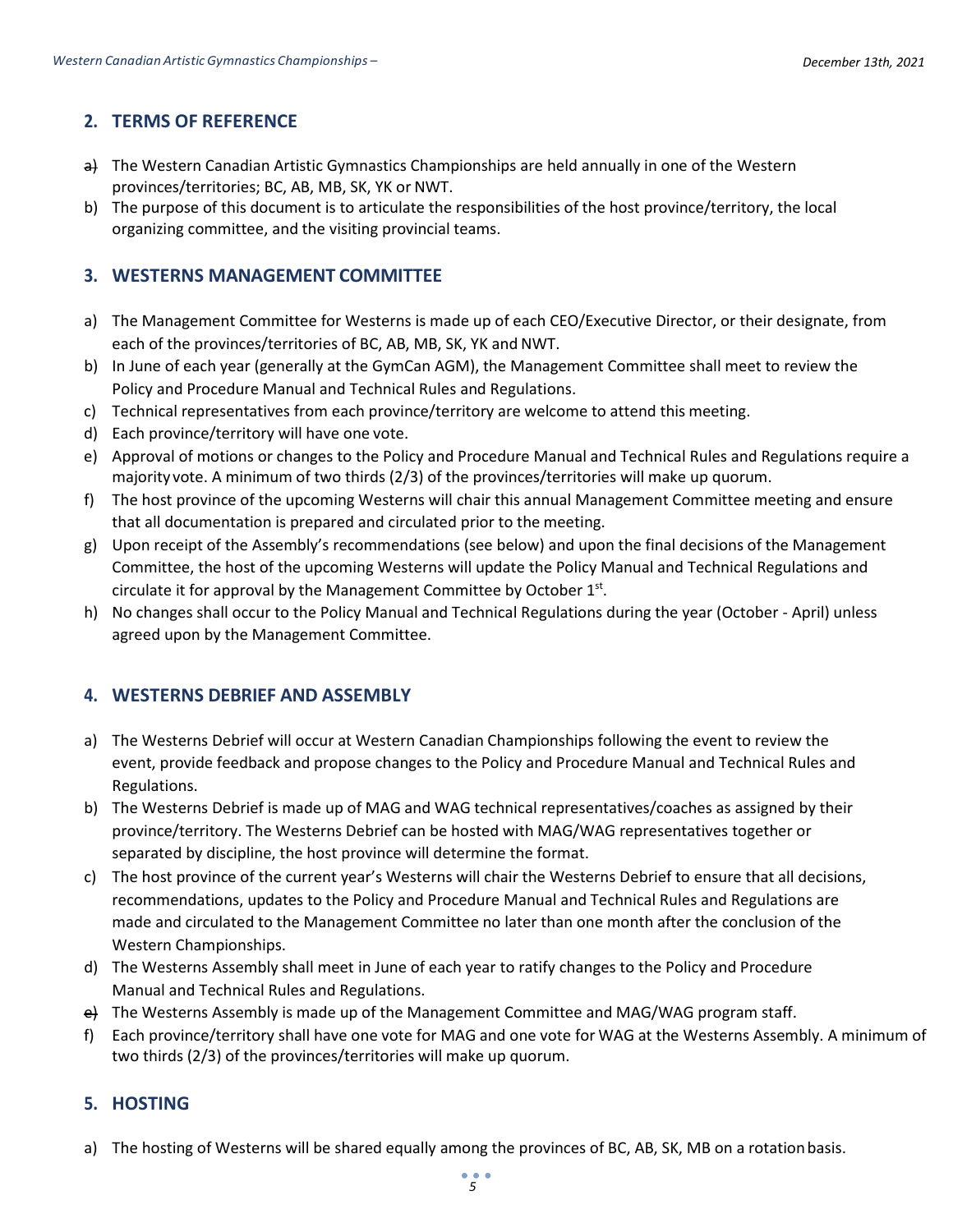#### *Western Canadian ArtisticGymnastics Championships –*

- *Policy Manual and Technical Regulations* b) The territories of YK and NWT may express their interest to host the competition. This will be discussed and decided upon by the Management Committee, pending a review of costs.
	- c) Provinces/territories may trade hosting years should the possible hosting of national/major events such as Canada Games cause hardship for provincial or club hosts in their assigned year to host.
	- d) The following rotation schedule is currently in place:

| <b>YEAR</b> | <b>CITY</b> | <b>PROVINCE</b> |
|-------------|-------------|-----------------|
| 2023        | <b>TBD</b>  | AB              |
| 2024        | <b>TBD</b>  | Yukon           |
| 2025        | Regina      | SK              |
| 2026        | <b>TBC</b>  | ВC              |
| 2027        | <b>TBC</b>  | MВ              |
| 2028        | <b>TBC</b>  | AB              |
| 2029        | <b>TBC</b>  | SK              |
| 2030        | <b>TBC</b>  | <b>BC</b>       |
| 2031        | <b>TBC</b>  | AB              |
| 2032        | <b>TBC</b>  | SK              |
| 2033        | <b>TBC</b>  | <b>MB</b>       |
| 2034        | <b>TBC</b>  | ВC              |
| 2035        | TBC         | AB              |

### <span id="page-5-0"></span>**6. REGISTRATION FEES**

- e) The registration/entry fee for coaches, judges and athletes will be \$155.00 per person for 2022 Westerns. A \$30.00 late fee will be charged for all entries after the deadline.
- f) There will be no registration fee for Team Managers, Team Chef de Mission, or medical personnel.
- g) The registration/entry fee for Westerns will increase by a minimum of \$5.00 per delegate annually.
- h) Refunds will only be issued if a medical certificate is provided. There will be a \$15.00 admin fee held back on all refunds.
- i) Deadline for requests for refunds is one week prior to the competition.
- j) Any refunds due to extenuating circumstances such as COVID-19 will be reviewed by the Management Committee if required.

### <span id="page-5-1"></span>**7. COMPETITION DATES**

- k) Where possible, Westerns shall take place a minimum of three weeks prior to the week of Canadian Artistic Championships.
- l) The dates for Westerns shall be determined one year in advance, pending the confirmed dates of Canadian Championships.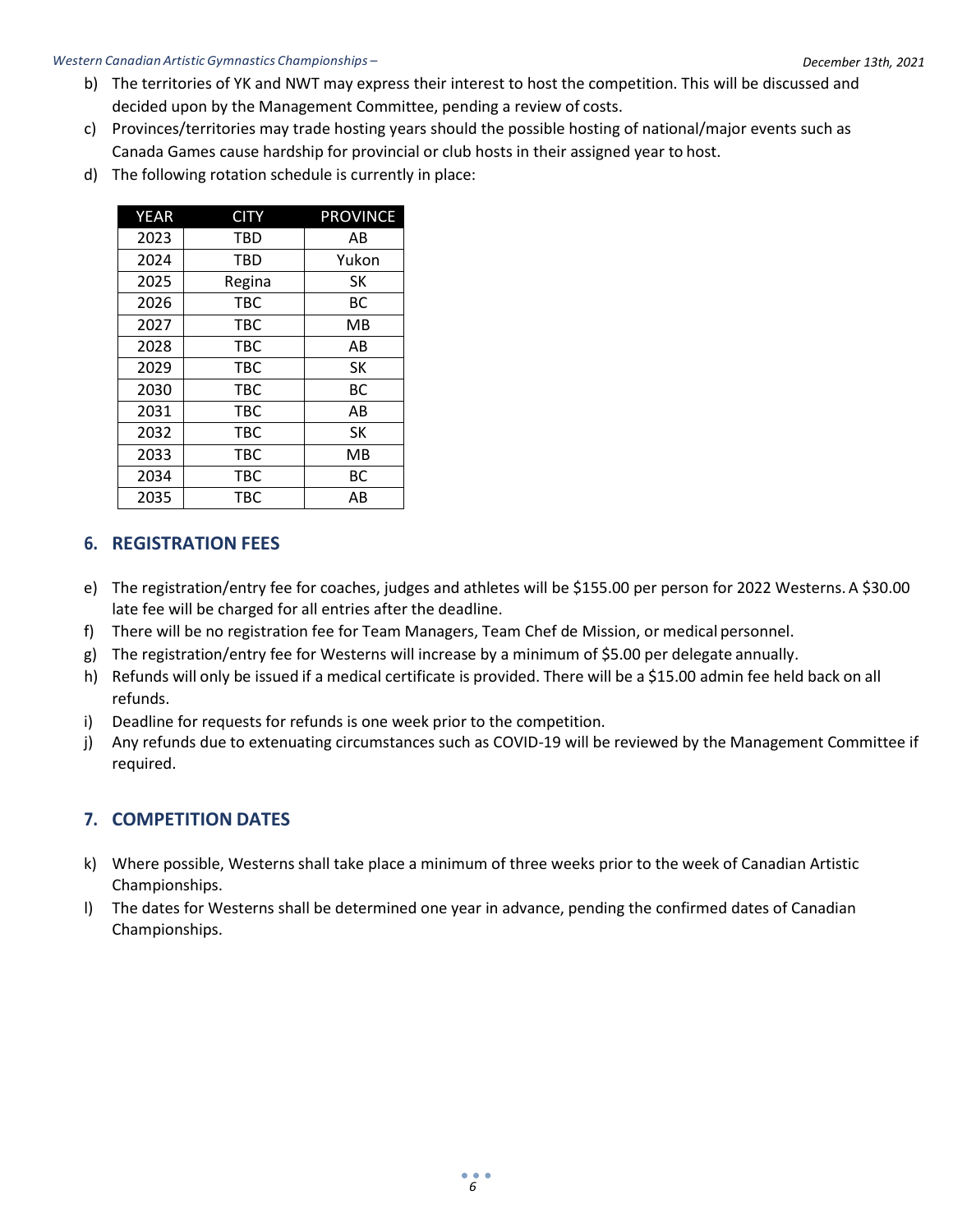### <span id="page-6-0"></span>**8. COMPETITION SITE**

- a) One year prior, the host province/territory shall confirm the date, location, host hotel and facility at which they intend to host the upcoming Westerns. This information will be provided in writing to the Westerns Assembly and Management Committee at the current Westerns.
- b) Training facilities, if available, and schedule permitting, may be made available the day prior to competition for those athletes/teams requiring training time prior to the event. Hosts are not required to provide training time but are encouraged to fit training time for provincial teams into the event schedule.

### <span id="page-6-1"></span>**9. ORGANIZING COMMITTEE**

- a) The host province/territory may establish a club or other local organizing committee (LOC) to organize and operate the hosting of Westerns.
- b) The LOC may be incorporated autonomously from the provincial/territorial federation; however, the provincial/territorial federation shall be ultimately responsible for the preparations and operation of Westerns.
- c) The LOC must provide Emergency Contact Numbers to the team managers.

### <span id="page-6-2"></span>**10. INFORMATION BULLETINS**

- a) Two information bulletins shall be prepared and distributed to provinces/territories by the LOC.
- b) Bulletin #1 shall be distributed no later than December  $15<sup>th</sup>$ . At minimum, bulletin #1 shall include the following information:
	- All registration information, waiver forms for all delegates
	- Registration fees and late fees
	- Process and deadline for refunds
	- Deadline date for registrations
	- List of the key members of the LOC
	- Exact dates of the event
	- Competition venue
	- Tentative schedule
	- Host hotel(s) contact person, room costs
	- Request for a list of judges to be submitted by March 15
- c) Bulletin #2 shall be distributed no later than one week following the registration deadline. At minimum, bulletin #2 shall include the following information:
	- Brand of equipment to be used for the competition
	- Final schedule including warm up time, general and specific
	- Competition order forms
	- Information on medical services
	- Draw for each category
	- Time and location of any meetings
	- Information on the closing party, and availability of additionaltickets
	- Information related to availability of meals, restaurants, food services
	- Details pertaining to Opening/Welcome Ceremonies
	- Spectator admission costs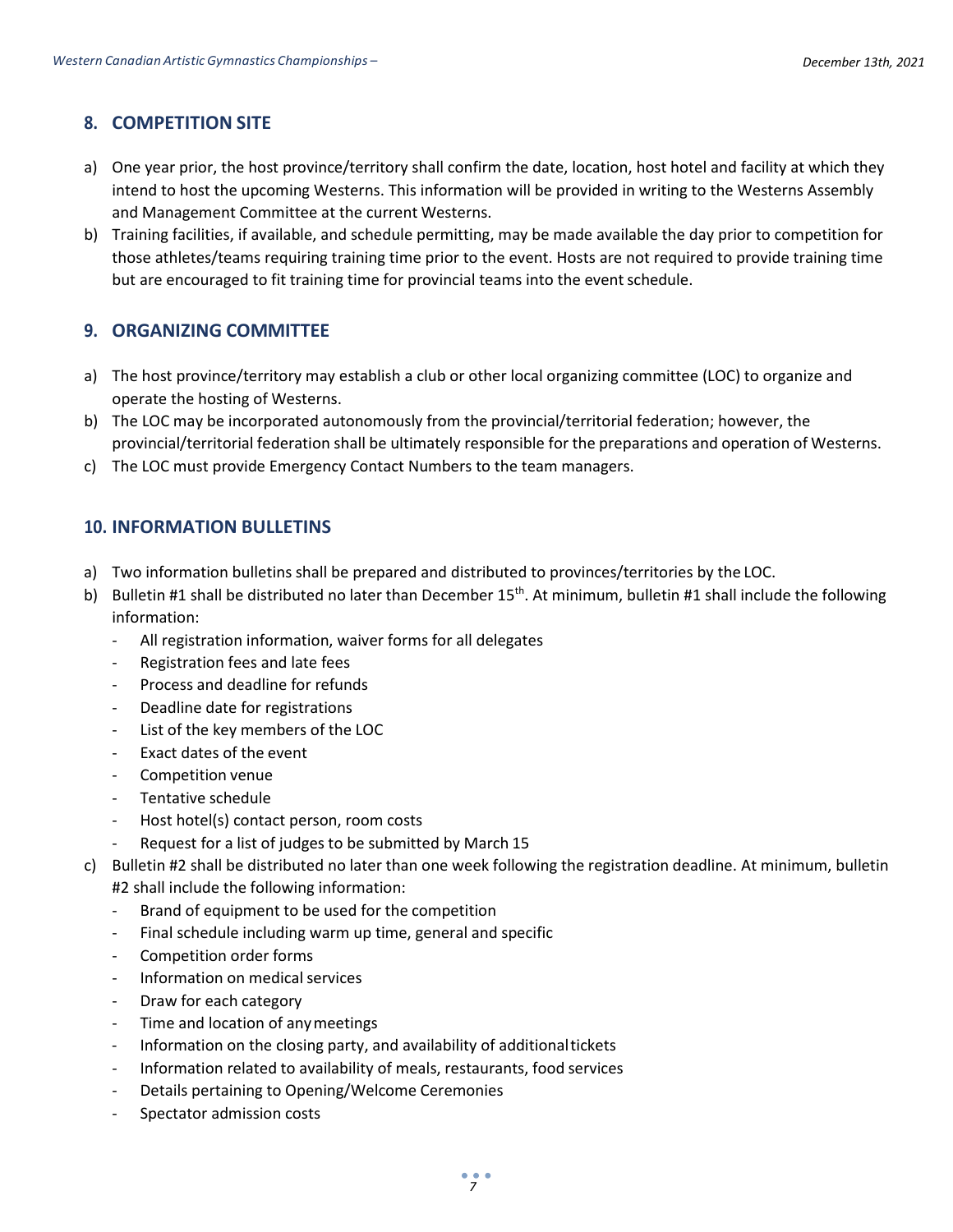### <span id="page-7-0"></span>**11. MEMBERSHIP**

m) All delegates (coaches, officials, managers, athletes, chef) must be registered members in good standing of their respective provincial/territorial federation.

### <span id="page-7-1"></span>**12. MEDICAL**

- a) The LOC shall ensure that a minimum of two EMT/First Responders are in attendance during all training and competition sessions.
- b) The LOC is encouraged to provide physiotherapy, massage and/or other sport medicine services for athletes.
- c) The LOC shall ensure that an Emergency Action Plan is available at the competition venue.

### <span id="page-7-2"></span>**13. INSURANCE**

a) It shall be the host province's responsibility to ensure that adequate liability insurance is acquired for the protection of all parties involved in the event.

### <span id="page-7-3"></span>**14. ACCOMMODATION**

- a) The LOC shall reserve a block of 200 rooms at the host hotel(s) for visiting delegates. The LOC will make every effort to secure reduced group rates.
- b) Where a host hotel(s) is secured by the LOC, all provincial/territorial teams must book at the selected host hotel(s).
- c) Each visiting province/territory will be responsible to make their own reservations, and for payment of hotel costs.

### <span id="page-7-4"></span>**15. TRANSPORTATION**

a) Provinces/territories will be responsible for all transportation needs for all their participants, and delegates including coaches, athletes, and officials.

### <span id="page-7-5"></span>**16. CLOSING CELEBRATION**

- a) The LOC shall arrange for and conduct a delegate/participant social as part of the event's activities, the cost of which shall be included in the registration fee. The social will take place on Saturday evening.
- b) No alcohol may be served, sold, or consumed in the athlete area of the social.
- c) A meal is not required, but light snacks should be provided.

### <span id="page-7-6"></span>**17. HOSPITALITY**

- a) The LOC shall provide a hospitality room for coaches and officials and PSO staff for the duration of theevent.
- b) Meeting rooms shall be made available before and after each competition at the venue for officials. Meeting rooms shall be separate from the hospitality room.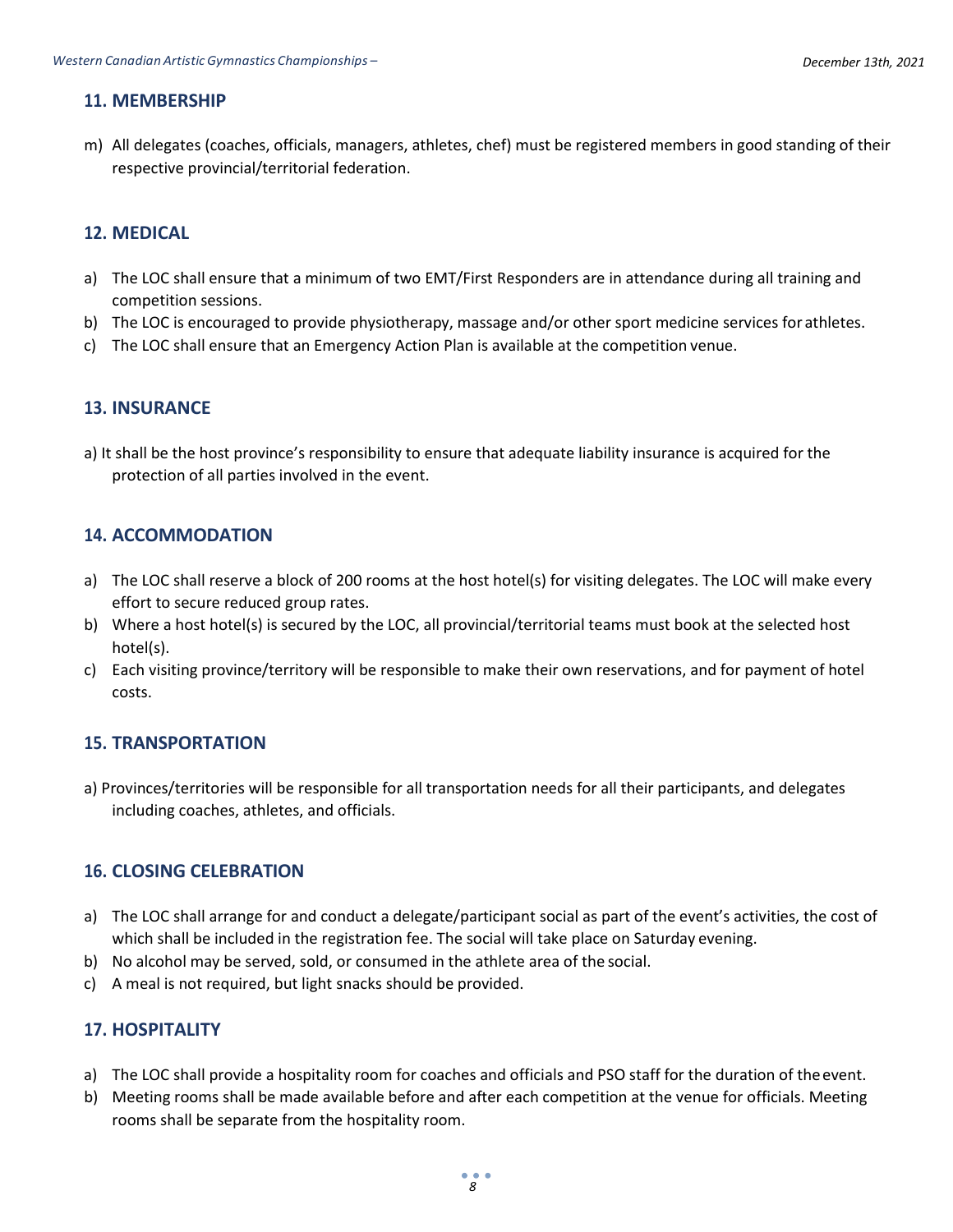### <span id="page-8-0"></span>**18. PROTOCOL AND AWARDS**

- a) Team Awards To be eligible for team awards, a team must be comprised of enough members to meet the minimum number of counting scores.
- b) Awards for MAG and WAG will be presented, as detailed in the Technical Regulations, asfollows:
	- **Medals** <sup>st</sup> – 3<sup>rd</sup> Team
	- **Medals** <sup>st</sup> - 3<sup>rd</sup> All Around, 1<sup>st</sup> – 3<sup>rd</sup> Apparatus
	- Ribbons <sup>th</sup> – 6<sup>th</sup> All Around, 4<sup>th</sup> – 6<sup>th</sup> Apparatus
- c) Awards for Team and All Around will be presented at the end of each category's session. Finals awards can be presented at the end of each apparatus or at the end of the session.
- d) When a tie occurs, both will receive the awards and the next place will bemissed.
- e) Special Awards See Appendix
	- Kyle Shewfelt Award, MAG Elite 4 AA Champion: a plaque is purchased by Gymnastics Canada and sent to the host.
	- Chuck Sebestyen Awards, WAG CCP 10 16+ Team Champion: The host shall purchase and provide a plaque.
		- The Sebestyen family would appreciate the opportunity to present the award or identify a delegate to present it. Contact Patti Sebestyen (403) 452-2259 or email [bb3pms@shaw.ca.](mailto:bb3pms@shaw.ca)

#### Awards Worksheet

| MAG                              |                   | <b>GOLD SILVER BRONZE</b><br><b>MEDALS</b> | RIBBONS 4TH 5TH 6TH |
|----------------------------------|-------------------|--------------------------------------------|---------------------|
| ELITE <sub>3</sub>               | <b>APPARATUS</b>  | 6                                          | 6                   |
|                                  | <b>ALL AROUND</b> |                                            |                     |
|                                  | <b>TEAM</b>       | 5                                          | 0                   |
| ELITE <sub>4</sub>               | <b>APPARATUS</b>  | 6                                          | 6                   |
|                                  | <b>ALL AROUND</b> |                                            | 1                   |
|                                  | <b>TEAM</b>       | 5                                          | 0                   |
| PROVINCIAL 4                     | <b>APPARATUS</b>  | 6                                          | 6                   |
|                                  | <b>ALL AROUND</b> | $\mathbf{1}$                               | 1                   |
|                                  | <b>TEAM</b>       | 5                                          | 0                   |
| <b>PROVINCIAL 5 / JR (14-15)</b> | <b>APPARATUS</b>  | 6                                          | 6                   |
|                                  | <b>ALL AROUND</b> | 1                                          | $\mathbf{1}$        |
|                                  | <b>TEAM</b>       | 5                                          | 0                   |
| <b>TOTAL MAG</b>                 |                   | 48                                         | 28                  |

| WAG              |                   | <b>GOLD SILVER BRONZE</b><br><b>MEDALS</b> | RIBBONS 4TH 5TH 6TH |
|------------------|-------------------|--------------------------------------------|---------------------|
| <b>CCP 10</b>    | <b>APPARATUS</b>  | 8                                          | 8                   |
| 2 AGE GROUPS     | <b>ALL AROUND</b> |                                            |                     |
| 2 TEAMS          | <b>TEAM</b>       | 14                                         |                     |
| CCP <sub>9</sub> | <b>APPARATUS</b>  | 8                                          | 8                   |
| 2 AGE GROUPS     | <b>ALL AROUND</b> | ำ                                          | $\mathcal{P}$       |
| 2 TEAMS          | <b>TEAM</b>       | 14                                         | 0                   |
| CCP <sub>8</sub> | <b>APPARATUS</b>  | ጸ                                          | 8                   |
| 2 AGE GROUPS     | <b>ALL AROUND</b> |                                            |                     |
| 2 TEAMS          | TEAM              | 10                                         |                     |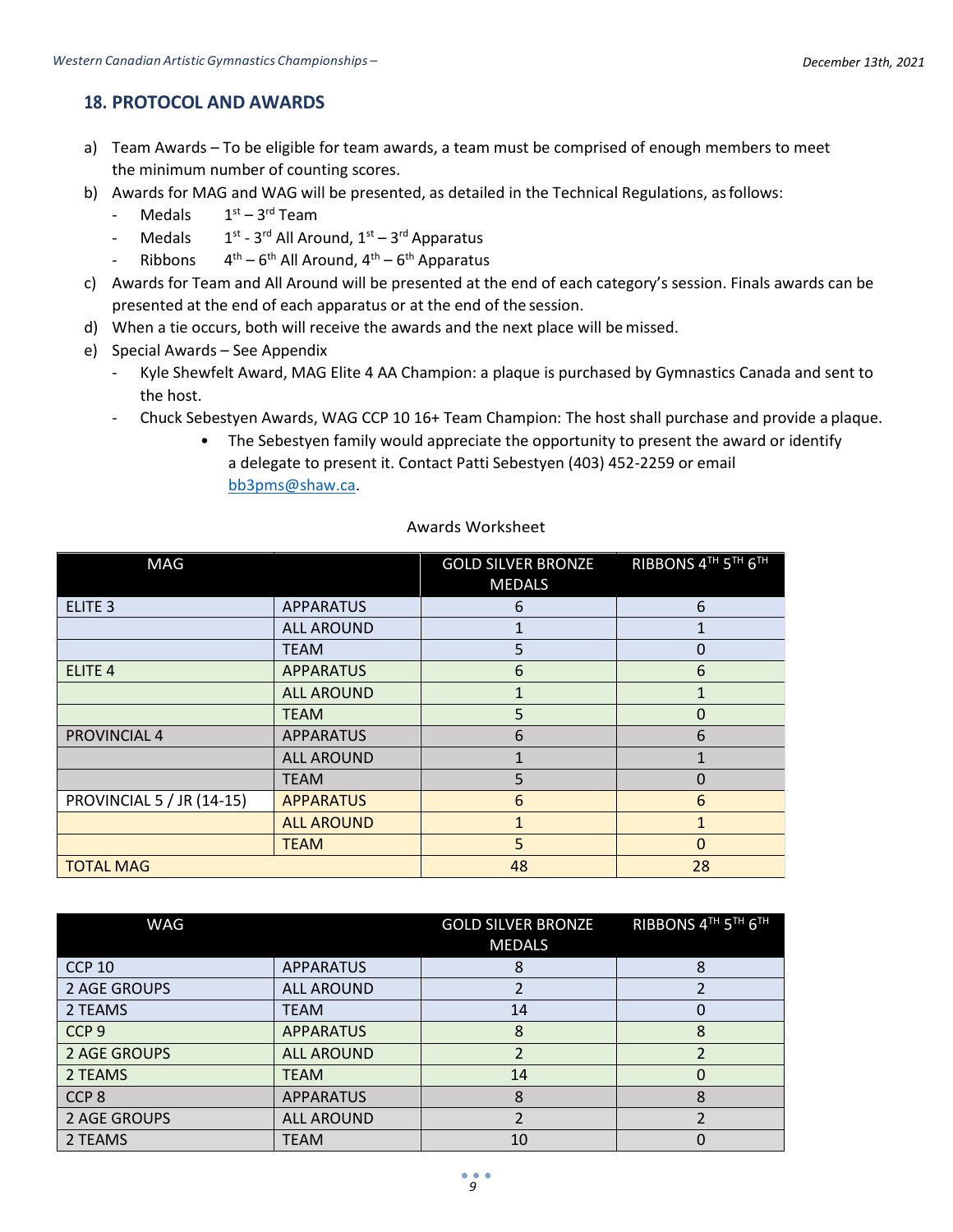| <b>ASPIRE 2</b>  | <b>APPARATUS</b>  |    |    |  |
|------------------|-------------------|----|----|--|
|                  | <b>ALL AROUND</b> |    |    |  |
|                  | <b>TEAM</b>       |    |    |  |
| <b>ASPIRE 1</b>  | <b>APPARATUS</b>  |    |    |  |
|                  | <b>ALL AROUND</b> |    |    |  |
|                  | <b>TEAM</b>       |    |    |  |
| <b>TOTAL WAG</b> |                   | 88 | 40 |  |
|                  |                   |    |    |  |

| MAG + WAG TOTAL     | 136 MEDALS         | <b>68 RIBBONS</b>  |  |
|---------------------|--------------------|--------------------|--|
| BUFFER (~20%)       | 28 MEDALS          | 14 RIBBONS         |  |
| TOTAL OF EACH COLOR | 164 MEDALS OF EACH | 82 RIBBONS OF EACH |  |

### <span id="page-9-0"></span>**19. ADDITIONAL PERSONNEL**

a) Additional personnel such as trainers, managers, etc. are asked to remain off the Field of Play area during competition.

### <span id="page-9-1"></span>**20. RESULTS**

- a) The LOC shall provide/organize electronic scoring for the event.
- b) Paper forms for protests, and paper copies of results shall be provided by the LOC.
- c) Scores and changes will be posted near the athlete waiting areas.
- d) Coaches will have up to 5 minutes after the publication of the draft results to verify them and communicate any error to the Competition Head Judge or Master Scorer. A designated area for verification of results must be clearly indicated. The Competition Head Judge and Master Scorer should be on site for verification to ensure any protests or errors can be dealt with in a timely fashion.
- e) Final results will be posted online.

### <span id="page-9-2"></span>**21. MEETINGS**

- a) The LOC must provide space and schedule a Technical Meeting for all coaches, managers and officials prior to the start of the first competition, to review the technical rules and conduct of the competition. A LOC designate shall act as Chair.
- b) The LOC must provide space and schedule a Westerns Assembly meeting at the end of the event for an opportunity for discussion by Westerns Assembly representatives on policies, procedures, concerns and recommended technical regulation changes. A LOC or host province's representative shall act asChair.
- c) Notice and location of these meetings will be circulated in bulletin #2.

### <span id="page-9-3"></span>**22. EQUIPMENT AND VIDEO**

- a) It is recommended that all or a portion of the event be live streamed.
- b) The LOC shall ensure that the competition equipment meets FIG/GymCan regulations.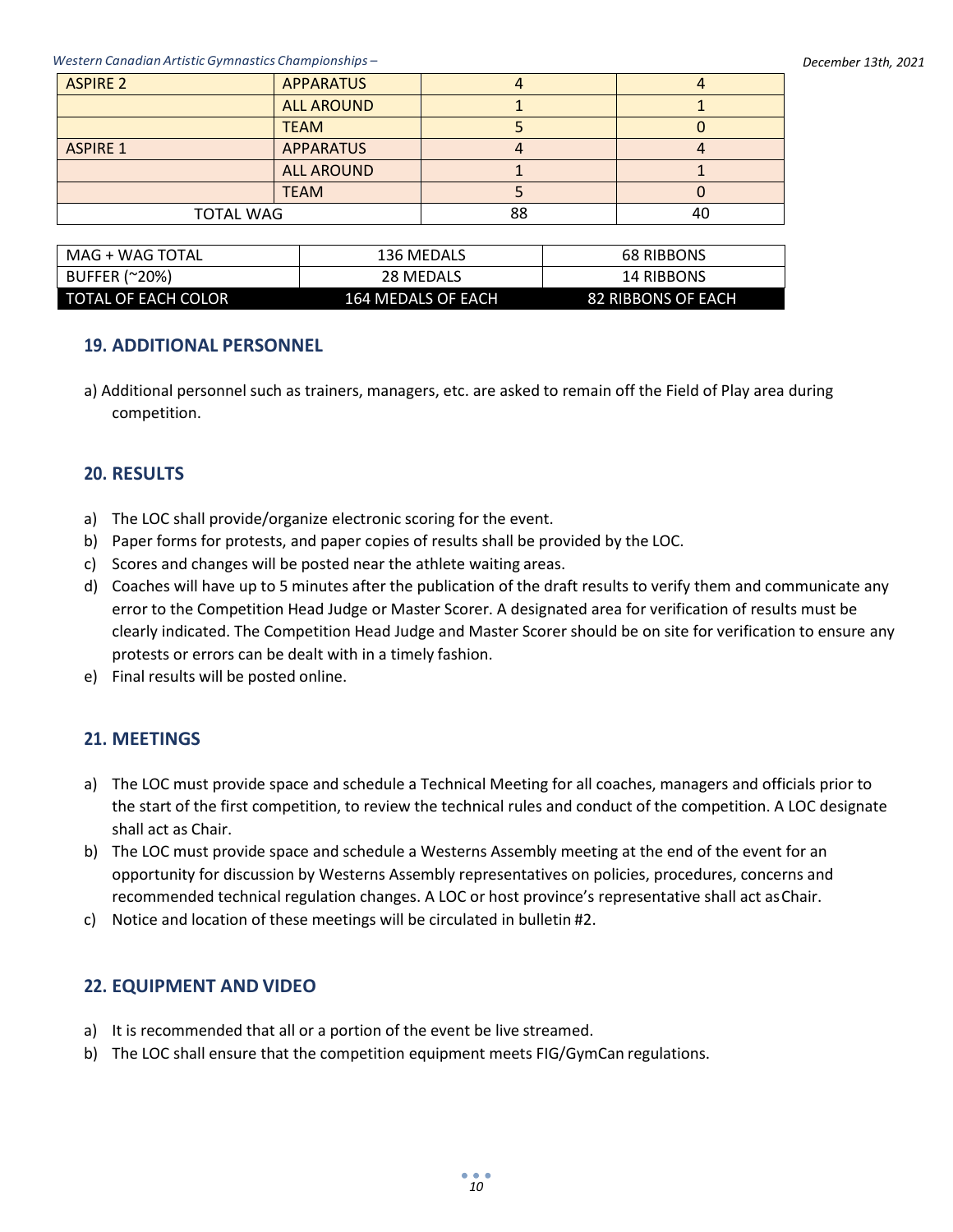# <span id="page-10-0"></span>*Policy Manual and Technical Regulations* **23. COACHES**

- a) All coaches and judges assigned to Westerns must meet their own provincial/territorial association's requirement regarding SafeSport. This includes (but is not limited to) NCCP minimum certification, Respect in Sport certification, Criminal Record Check, etc.
- b) The following attire is required for each coach during training, warm-up, and competition: Provincial Team uniform - track suit (long pants/yoga pants and jacket), Provincial Team T-shirt or polo shirt and indoor sport footwear (runners).
- c) Prohibited items: flip flops, sandals, hats, shorts, midriff tops, tank tops, ripped or tornclothing.
- d) Coaches wearing inappropriate or non-Provincial Team attire will be asked by the Meet Director, Competition Head Judge, or their representative, to leave the competition floor.

### <span id="page-10-1"></span>**24. SCHEDULE**

| a) The recommended schedule for Westerns is: |
|----------------------------------------------|
|----------------------------------------------|

| <b>DAY</b>                  | MAG                                   | WAG                          |
|-----------------------------|---------------------------------------|------------------------------|
| Thursday Morning, Afternoon | <b>Training per Province</b>          | <b>Training per Province</b> |
|                             | Elite 3 Physical Testing (TBC)        | CCP 9, 10, Aspire 1, 2 Only  |
| <b>Thursday Evening</b>     | <b>Technical Meeting</b>              | <b>Technical Meeting</b>     |
|                             |                                       | CCP 8 Team and AA and AF     |
| <b>Friday Morning</b>       | Elite 3 Training (All Provinces)      | CCP 9 Team and AA            |
| Friday Afternoon            | Provincial 4 Team and AA              | CCP 9 Team and AA            |
|                             |                                       | CCP 10 Team and AA           |
| <b>Friday Evening</b>       | Elite 4 Team and AA                   | CCP 10 Team and AA           |
|                             | Provincial 5 Team / JR (14-15) and AA |                              |
|                             |                                       |                              |
| <b>Saturday Morning</b>     | Elite 3 Team, AA and AF               | Aspire 1, 2 Team, AA and AF  |
| Saturday Afternoon          | Elite 4 AF                            | CCP 9 AF                     |
|                             | Provincial 4 AF                       | <b>CCP 10 AF</b>             |
|                             | Provincial 5 / JR (14-15) AF          |                              |
| <b>Saturday Evening</b>     | <b>Westerns Debrief Closing</b>       | <b>Westerns Debrief</b>      |
|                             | Social                                | <b>Closing Social</b>        |

- b) MAG Physical Testing will take place during each province's training time.
- c) WAG sessions may be rearranged depending on the number of athletes registered. Double panel or single panels using 8 apparatus may be used if the schedule does not allow for all categories being completed in the allotted time.
- d) When possible, the host province scheduled training could be on Wednesday. If this is possible, the training sessions for all provinces will be extended.

### <span id="page-10-2"></span>**25. COMPETITION DRAW**

- a) The competition draw will be completed by the LOC following the registration deadline.
- b) The Team starting event is drawn for the first session, then rotates Olympic order for the subsequent sessions.

### <span id="page-10-3"></span>**26. ONSITE COMMUNICATION**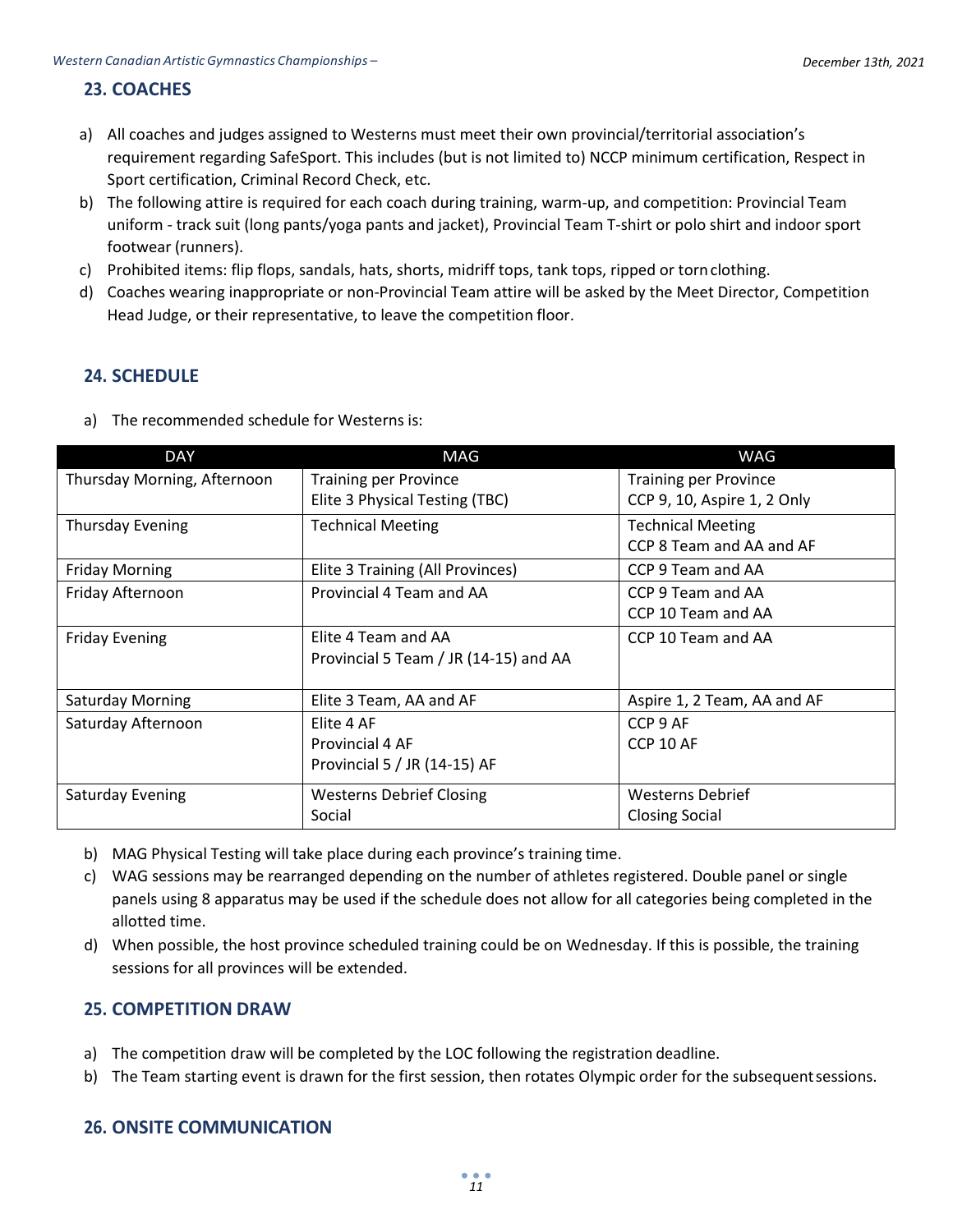#### *Western Canadian ArtisticGymnastics Championships –*

Each PTO will provide the host with a list of names to the LOC (limited to coaches, judges and staff) who will be added to an email distribution list for the duration of the event. Communication regarding schedule, finalists, final order of passage (OOP), results, information regarding the social, transportation, etc. will be sent to everyone on the list.

A public folder like Dropbox, Google doc or OneDrive containing all up to date event documents (bulletin, schedule, orders of passage, results, maps, etc. should be made available for the coaches, judges and staff while onsite.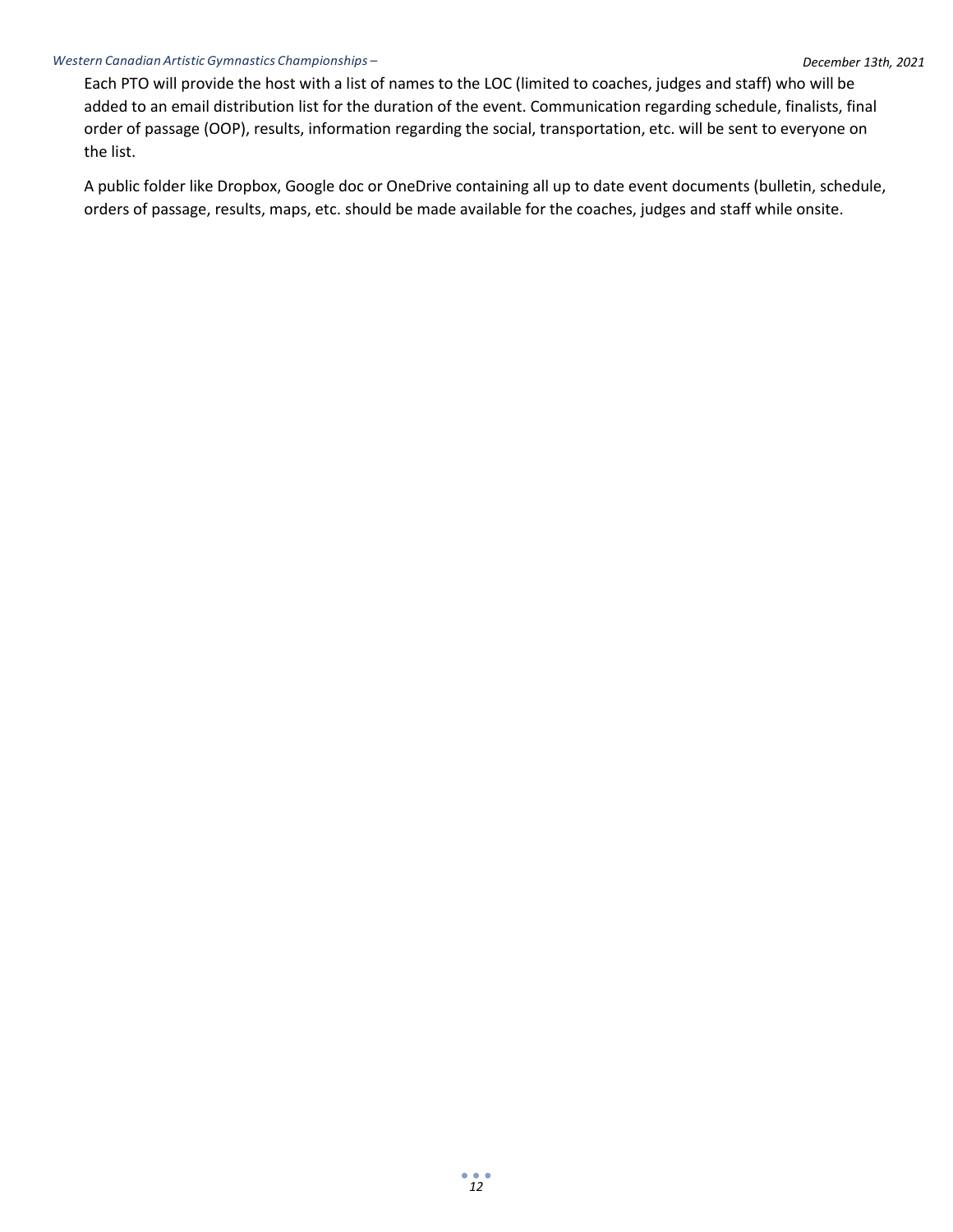# <span id="page-12-1"></span><span id="page-12-0"></span>**II. MEN'S (MAG) TECHNICAL REGULATIONS**

### **1. GENERAL**

- a) Westerns for MAG may include teams and individual athletes from BC, AB, SK, MB, YK and NWT.
- b) Individual entries are permitted. One week prior to the registration deadline all provinces/territories shall declare their team sizes and indicate the number of individuals in each level they would like to send if space permits.
- c) The age groups will be in accordance with the most recent GymCan MAG Technical Regulations and Age Charts for the current year.
- d) Athletes will compete in accordance with the current GymCan MAG Technical Regulations and will be judged using current GymCan rules and FIG Code of Points in effect for their respective categories.

| Category                     | Maximum<br>number of<br>athletes | Team or competition<br>format                                 | Apparatus<br>finals | Awards                                                                                                                                 |
|------------------------------|----------------------------------|---------------------------------------------------------------|---------------------|----------------------------------------------------------------------------------------------------------------------------------------|
| Elite 3                      | $10 - 2$ teams of 5              | Top <sub>3</sub><br>scores/apparatus to<br>count<br>$(5-5-3)$ | <b>No</b>           | Team: Day 1 + highest single<br>flexibility and strength test<br>score from team<br>AA: Day $1 +$ physical testing<br>Apparatus: Day 1 |
| Elite 4                      | $10 - 2$ teams of 5              | Top <sub>3</sub><br>scores/apparatus to<br>count<br>$(5-5-3)$ | Top <sub>6</sub>    | Team: Day 1<br>AA: day 1<br>Apparatus: Day 2                                                                                           |
| Provincial 4                 | $10 - 2$ teams of 5              | Top <sub>3</sub><br>scores/apparatus to<br>count (5-5-3)      | Top <sub>6</sub>    | Team: Day 1<br>AA: day 1<br>Apparatus: Day 2                                                                                           |
| Provincial 5 /<br>JR (14-15) | $10 - 2$ teams of 5              | Top 3<br>scores/apparatus to<br>count (5-5-3)                 | Top <sub>6</sub>    | Team: Day 1<br>AA: Day 1<br>Apparatus: Day 2                                                                                           |

e) The competitive categories and competition format will be:

- f) For apparatus finals, there is no maximum number of athletes from a province/territory allowed to qualify for finals. If there is a tie for  $6<sup>th</sup>$  place, all gymnasts will compete. If there is a tie, no alternate will be named.
- g) In apparatus finals, there is no carry over from Day 1 competition.
- h) Alternates will do the general warm up but not the timed warm up.
- i) Team awards will only be presented if there are a minimum of two teams in any one category.
- j) Two teams per province for Elite 3, Elite 4, Provincial 4 and Provincial 5/JR (14-15) are allowed.
- k) Two provinces may combine to create a joint team provided there is already at least one other team from one province in the same category.

### <span id="page-12-2"></span>**2. EQUIPMENT**

- a) The LOC shall ensure that extra MAG equipment is secured from local clubs:
	- Floor strip for physical testing (minimum 4m x 2m)
	- Wooden sticks for physical testing (minimum 4)
	- Parallettes for physical testing
	- **FIG Boards**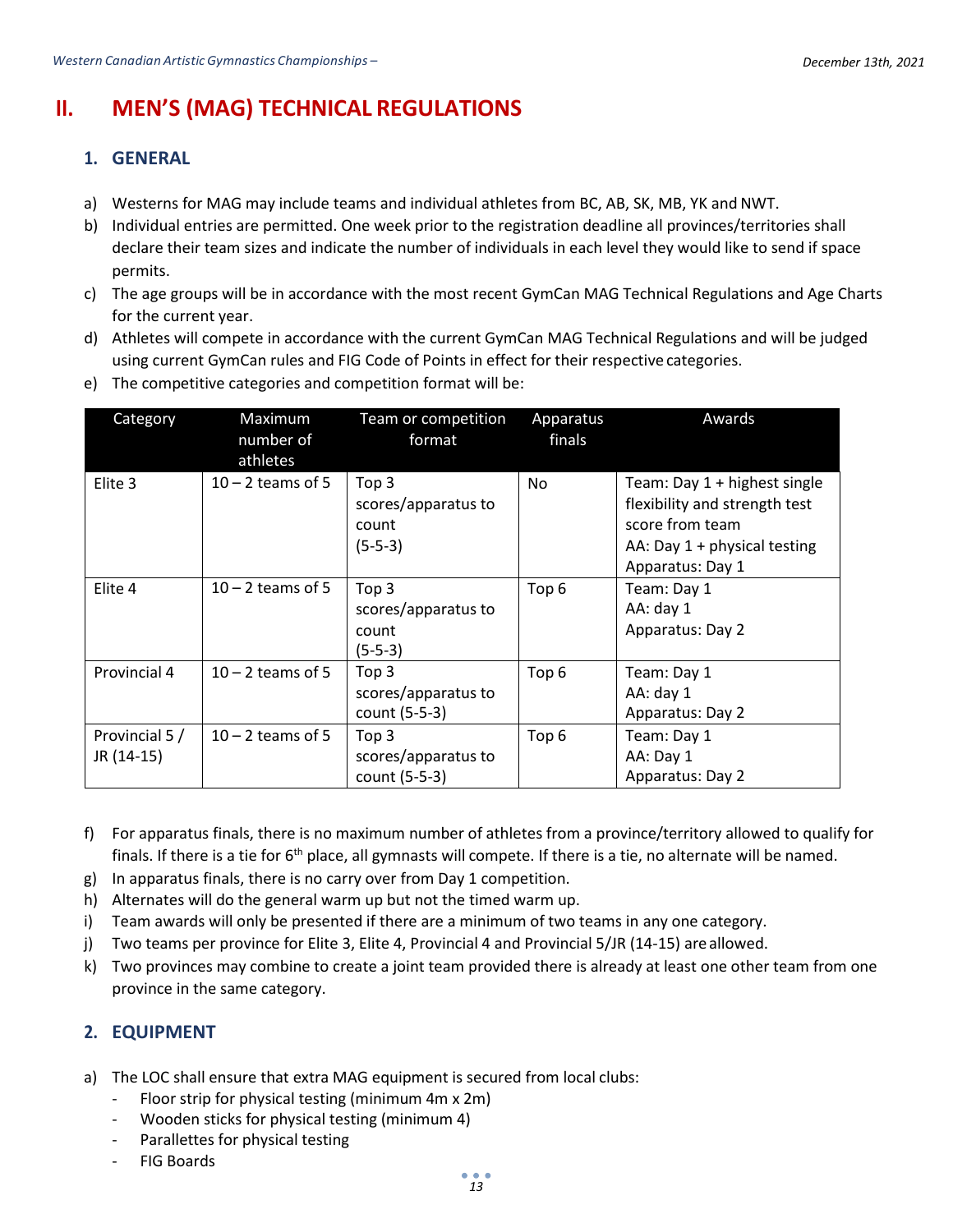# <span id="page-13-0"></span>*Policy Manual and Technical Regulations* **3. COACHES**

a) The maximum number of coaches allowed on the floor during competition is three per team. Tag team coaching is permitted so that all coaches can be involved with their athletes.

### <span id="page-13-1"></span>**4. ATHLETES**

a) An alternate athlete may only compete when a team member is unable to compete as determined prior to the start of competition on the first apparatus. Once the competition begins, an alternate cannot replace an injured gymnast.

### <span id="page-13-2"></span>**5. JUDGING**

- a) The host provincial federation shall supply 4 judges for Westerns. Consideration shall be made for judges for Elite 3 and 4 physical testing.
- b) The other provincial/territorial federations except for YK and NWT, shall supply 3 judges each forWesterns.
- c) If a province cannot supply enough judges, they are responsible to contact the other provincial federations a minimum of 8 weeks prior to the event, to hire and pay expenses for any additional judges their province needs.
- d) The D1 on each apparatus should be minimum nationally certified. The other judges shall be qualified as determined by their federation.
- e) Each province/territory is entitled to at least one D1 position, provided they have at least one nationally certified judge in attendance.
- f) There will be a minimum of 2 judges per apparatus for Team and AA competition. For apparatus finals it is recommended that 4 judges per panel be assigned, one per province.
- g) The host province/territory's Judging Chairman, in consultation with the GymCan Judging Chairman, will designate a Jury Chairman for the meet. Besides overseeing the judging during the meet, it will be his/her duty to assign the judges to apparatus panels and send this list to the provinces/territories as soon aspossible.
- h) Panels should consider geographical representation when possible. It is preferred that judges not be assigned more than 2 apparatus over the course of the competition.
- i) The LOC shall supply 2-line judges for floor exercise and 1-line judge for vault.
- j) A judges' meeting, run by the Chief Judge, shall be held one hour prior to the start of each competition. All judges must be in attendance. The Head Judge will be informed of all decisions made at thismeeting.

### <span id="page-13-3"></span>**6. COMPETITION ORDER**

- a) As often as possible, the gymnasts of a province/territory within a category must be kept together when they compete. The host province will complete the draw for competition order the day after the registration deadline. Because the number of athletes in each category varies each year, the LOC can create groups to make a reasonable competition (group size and number of judging panels).
- b) If the numbers do not warrant all 4 rotational groups, the LOC can organize 3 rotational groups. However, in doing so, the 6-apparatus rotation will be enforced.
- c) The Order of Passage for the Team competition is set by the coaches for all categories. An official representative from the province/territory must submit the Order of Passage by the end of training on Thursday. If not received, the Master Scorer will draw the competition order.
- d) Draw for finals: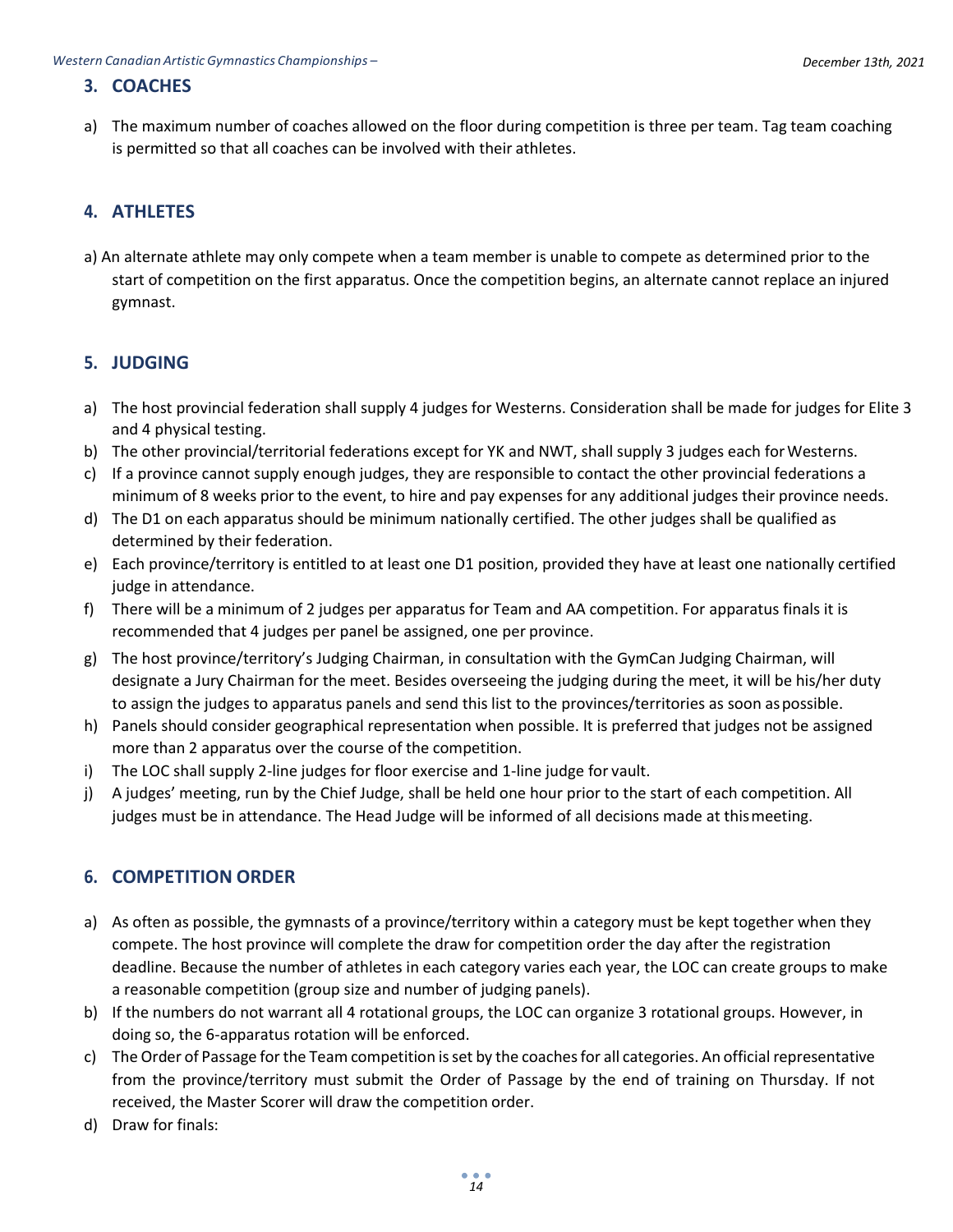#### *Western Canadian ArtisticGymnastics Championships –*

| RANKING AFTER DAY 1   | <b>COMPETITION ORDER</b> |
|-----------------------|--------------------------|
|                       | <b>APPARATUS FINALS</b>  |
| $1ST$ PLACE           | ςтн                      |
| $2ND$ PLACE           | 4TH                      |
| 3RD PLACE             | 6 <sup>TH</sup>          |
| 4 <sup>TH</sup> PLACE | 2 <sub>ND</sub>          |
| 5 <sup>TH</sup> PLACE | 1 <sub>ST</sub>          |
| 6 <sup>TH</sup> PLACE | 3 <sub>RD</sub>          |

- e) In the case of a tie in any placing, the gymnasts will be grouped into the same position and randomly ordered by the LOC. All other athletes in the order will drop down the necessary number of places.
- f) For finals, the athletes will start on the following apparatus:
	- a. Floor: Elite 4
	- b. Pommel Horse: Provincial 4
	- c. Rings: Provincial  $5 / JR$  (14-15)

### <span id="page-14-0"></span>**7. PROTESTS**

- a) No formal protests will be accepted. Inquiries are permitted after the completion of the apparatus.
- b) It is recommended as a best practice to do video recording of all apparatus for judging purposes. This is not mandatory, and the requirement will be removed if the host province is not able to provide.
- c) Judges will only use the official video (if available) as they require.

### <span id="page-14-1"></span>**8. PHYSICAL TESTING (TBC)**

a) As a Physical Testing routine has been added to both Elite 3 and Elite 4, as a 7<sup>th</sup> apparatus, the All Around and Team Scores will be calculated based on seven (7) apparatus scores instead of the traditional six (6).

### <span id="page-14-2"></span>**9. COMPETITIVE WARM-UP**

- a) Team and All Around All categories and all sessions will have a 75-minute general and apparatus warmup, with a one-touch during the competition (as per GymCan Pathways document).
- b) Apparatus Finals All categories will have a 75-minute general and apparatus warm-up and a one-touch 30 second warm up for every gymnast at each rotation.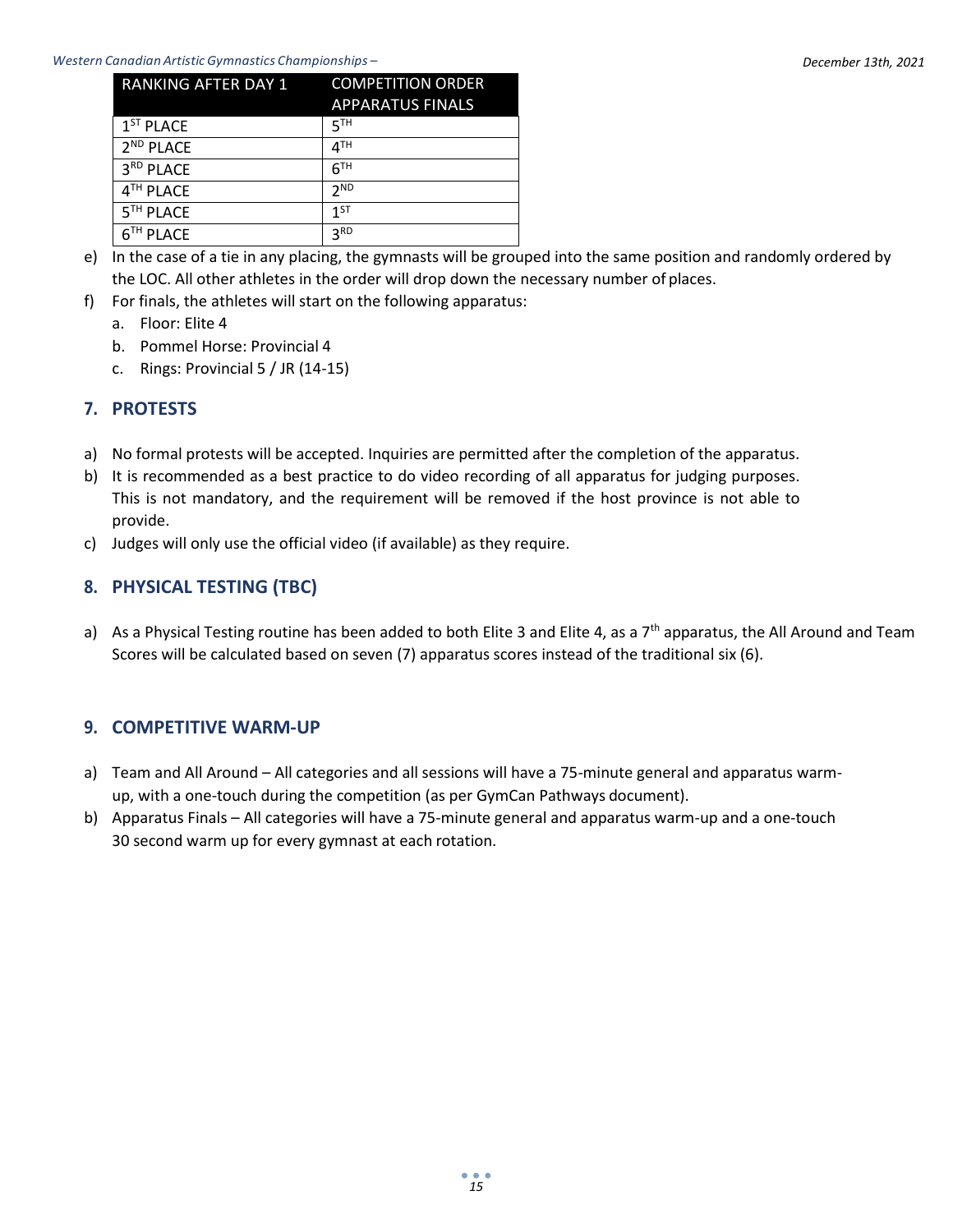# <span id="page-15-1"></span><span id="page-15-0"></span>**III. WOMEN'S TECHNICAL REGULATIONS**

### **1. GENERAL**

- a) Westerns for WAG may include teams and individual athletes from BC, AB, SK, MB, YK and NWT.
- b) The competitive categories and competition format will be:

| Category         | Age                                                                                                                 | Maximum Number  | Competition         | Apparatus        | Awards              |
|------------------|---------------------------------------------------------------------------------------------------------------------|-----------------|---------------------|------------------|---------------------|
|                  |                                                                                                                     | Of Athletes     | Format              | <b>Finals</b>    |                     |
| <b>CCP 10</b>    | $12-15$ years                                                                                                       | $\overline{7}$  | 4 scores/7 per      | Top 6            | Team + AA day 1     |
|                  | (2007 to 2010)                                                                                                      |                 | apparatus to count  |                  | Apparatus finals    |
|                  |                                                                                                                     |                 | Format 7-7-4        |                  | day 2               |
| <b>CCP 10</b>    | $16+$ years                                                                                                         | $\overline{7}$  | 4 scores/7 per      | Top 6            | Team + AA day 1     |
|                  | (2006 and older)                                                                                                    |                 | apparatus to count  |                  | Apparatus finals    |
|                  |                                                                                                                     |                 | Format 7-7-4        |                  | day 2               |
| CCP <sub>9</sub> | $11-13$ years                                                                                                       | $\overline{7}$  | 4 scores/7 per      | Top <sub>6</sub> | Team + AA day 1     |
|                  | (2009 to 2011)                                                                                                      |                 | apparatus to count  |                  | Apparatus finals    |
|                  |                                                                                                                     |                 | Format 7-7-4        |                  | day 2               |
| CCP <sub>9</sub> | 14+ years                                                                                                           | $\overline{7}$  | 4 scores/7 per      | Top 6            | Team + AA day 1     |
|                  | (2008 and older)                                                                                                    |                 | apparatus to count  |                  | Apparatus finals    |
|                  |                                                                                                                     |                 | Format 7-7-4        |                  | day 2               |
| CCP <sub>8</sub> | 13 years and under                                                                                                  | 5               | 3 scores/5 per      | <b>No</b>        | Team $+$ AA $+$     |
|                  | (2009 and younger)                                                                                                  | Numbers to be   | apparatus to count  |                  | apparatus finals    |
|                  |                                                                                                                     | reviewed yearly | <b>Format 5-5-3</b> |                  |                     |
|                  |                                                                                                                     | depending on    |                     |                  |                     |
|                  |                                                                                                                     | equipment       |                     |                  |                     |
|                  |                                                                                                                     | availability    |                     |                  |                     |
| CCP <sub>8</sub> | $14 + years$                                                                                                        |                 |                     | <b>No</b>        | Team $+$ AA $+$     |
|                  | (2008 and older)                                                                                                    | Numbers to be   |                     |                  | apparatus finals    |
|                  |                                                                                                                     | reviewed yearly |                     |                  |                     |
|                  |                                                                                                                     | depending on    |                     |                  |                     |
|                  |                                                                                                                     | equipment       |                     |                  |                     |
|                  |                                                                                                                     | availability    |                     |                  |                     |
| Aspire 1         | As per GymCan                                                                                                       | 5               | 3 scores/5 per      | <b>No</b>        | Team awards only    |
|                  | rules                                                                                                               |                 | apparatus to count  |                  | if min 2 teams      |
|                  |                                                                                                                     |                 | Format 5-5-3        |                  | $AA + apparatus$    |
|                  |                                                                                                                     |                 |                     |                  | finals              |
| Aspire 2         | As per GymCan                                                                                                       | 5               | 3 scores/5 per      | <b>No</b>        | Team awards only    |
|                  | rules                                                                                                               |                 | apparatus to count  |                  | if min 2 teams AA + |
|                  |                                                                                                                     |                 | Format 5-5-3        |                  | apparatus finals    |
|                  | Note: For CCP 8 and Aspire categories, if a province cannot fill the established teams of 5 each, a team of maximum |                 |                     |                  |                     |
|                  | 10 (CCP) or 10 (Aspire) gymnasts of combined age or level are permitted.                                            |                 |                     |                  |                     |

Note 2: Birth years are for the 2021-2022 season.

- c) The current GymCan rules as they apply to programs and categories offered at Westerns will be in effect. Gymnasts will be judged according to the rules for their category. See section 9.0 Equipment and Warm up for exact rules as they are applied at Westerns.
- d) Gymnasts must compete on all four apparatus to be eligible for an All-Around award.
- e) There are no restrictions as to how many gymnasts from each province/territory can qualify for apparatus finals, or how many finals a gymnast can participate in.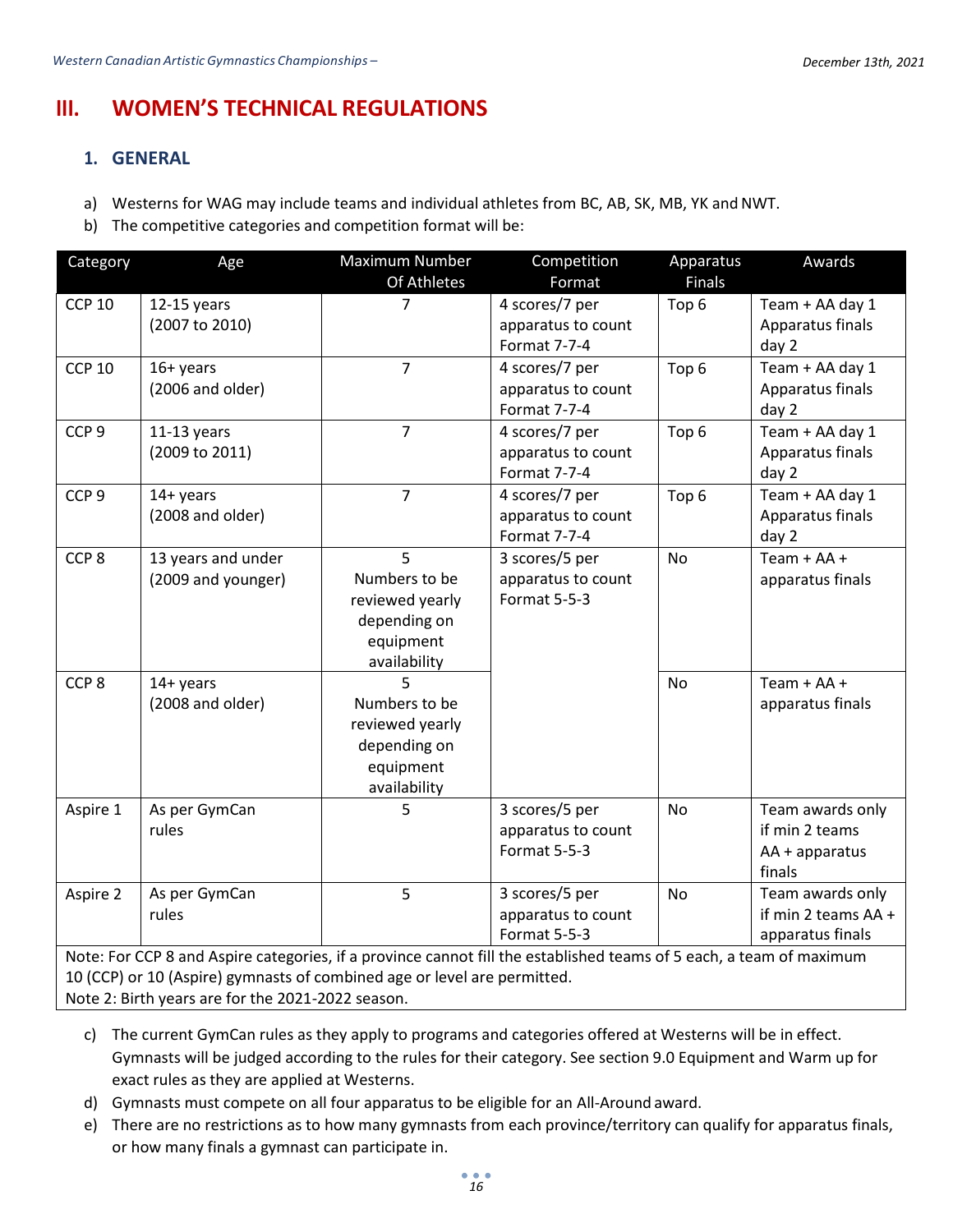- *Policy Manual and Technical Regulations* f) All gymnasts tied for 6th position will compete. If there is a tie, no alternate will be named.
	- g) In apparatus finals, there is no carry over from Day 1 competition.
	- h) Alternates will do the general warm up but not the timed warm up.

### <span id="page-16-0"></span>**2. EQUIPMENT AND WARM UP**

- a) The GymCan Equipment Specifications and Measurements Procedures will be used for general specs references.
- b) WAG equipment and warm up will be as indicated in the Gymcan CCP and Aspire Manuals.
- c) For Western Canadian Championship, FIG Bar settings will be used however gymnasts can use up to 40 cm of additional matting for safety purposes.
- d) For all age groups, on UB, there is no maximum width requirements.

### <span id="page-16-1"></span>**3. ELIGIBILITY AND REGISTRATION**

- a) When a province/territory does not send a full team, the additional open spots are "wildcard" spots and are distributed equally among the provinces/territories with full teams, to a maximum of 2 wildcard spots per province/territory per category. Wildcard assignments are done by consensus, but if a consensus cannot be reached, a draw will be done for these spots.
- b) Gymnasts may compete in only one level and age category.
- c) Gymnasts may compete in an older age category but not a younger one.

### <span id="page-16-2"></span>**4. COACHES**

a) The maximum number of coaches allowed on the floor during competition is three per team. Tag team coaching is permitted so that all coaches can be involved with their athletes. There is no restriction on the number of coaches wishing to assist during warm up.

### <span id="page-16-3"></span>**5. JUDGING**

- a) Each province/territory, with the exception of YK and NWT, shall supply and pay the cost of 4 judges for each session of competition.
- b) At least one of the required judges from each province/territory should be National High-Performance level or higher.

c) Ideally all judges should be National CCP 10 or higher, although each province/territory may send one CCP 10 Provincial level judge.

- d) When possible, the Chief Judge (D1) on each apparatus should be a minimum of National High Performance.
- e) The host province/territory will designate a Competition Head Judge for the meet. As well as overseeing the meet, it will be his/her duty to assign the judges to apparatus panels and send this list to the provinces/territories as soon as possible. It is highly encouraged that the CHJ be floating to allow for better management of the competition.
- f) A judges meeting will be held prior to the start of each session. The first meeting will be 60 minutes. The CHJ will confirm the duration of the following judges meeting. All judges must attendmeetings.
- g) The LOC will be required to provide 2-line judges for floor exercise.

### <span id="page-16-4"></span>**6. COMPETITION ORDER**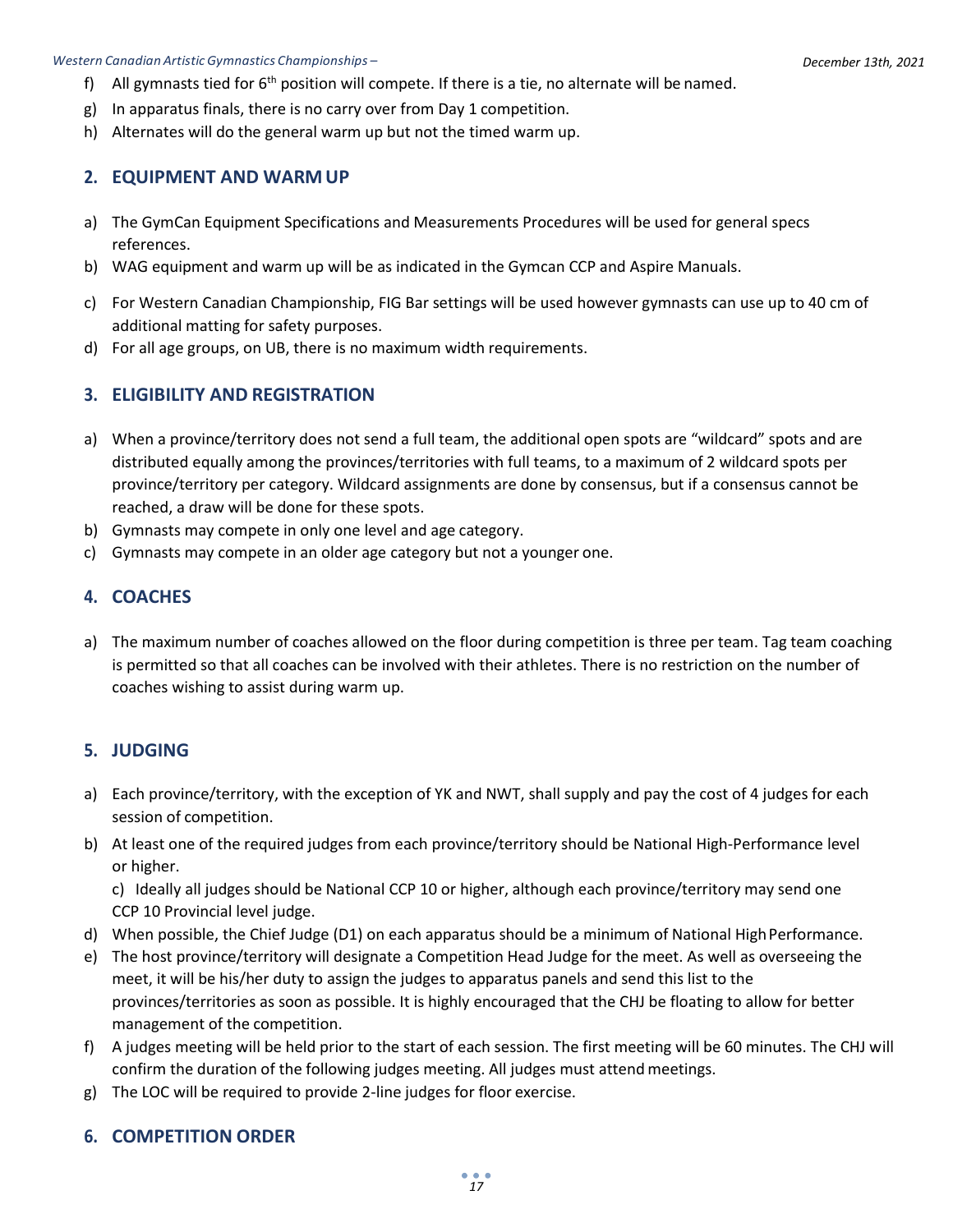- *Policy Manual and Technical Regulations* a) The members of a team must be kept together when they compete in the team competition.
	- b) Each PSO will submit the order that the gymnasts will compete in for each apparatus. The Order of Passage for CCP 8 must be submitted to the Master Scorer by Thursday morning to the email address provided, and for the other categories, by Thursday evening at the Technical Meeting. If not received, the Master Scorer will draw the order.
	- c) When there are individuals and a team in given rotation, the individuals will compete after the team.
	- d) When there are 2 teams in a given rotation, the order of the teams will rotate from one apparatus to the next.

### <span id="page-17-0"></span>**7. APPARATUS FINALS**

- a) The list of finalists must be circulated Friday following competition.
- b) The LOC must be notified of any scratches prior to general warm up.
- c) A finalized list with changes will be distributed prior to the apparatus warm up.
- d) Gymnasts may wear their provincial/territorial or an optional bodysuit.
- e) Draw for finals:

| <b>RANKING AFTER DAY 1</b> | <b>COMPETITION ORDER APPARATUS</b> |
|----------------------------|------------------------------------|
|                            | <b>FINALS</b>                      |
| $1st$ place                | 5 <sup>th</sup>                    |
| $2nd$ place                | 4 <sup>th</sup>                    |
| 3rd place                  | 6 <sup>th</sup>                    |
| $4th$ place                | 2 <sub>nd</sub>                    |
| 5 <sup>th</sup> place      | 1 <sub>st</sub>                    |
| 6 <sup>th</sup><br>place   | 3 <sup>rd</sup>                    |

- f) If there are 7 athletes in finals because of ties, the  $7<sup>th</sup>$  athlete can be inserted in any position by LOC.
- g) For finals, the athletes will start on the following apparatus:
	- Vault: CCP 10+
	- Uneven Bars: CCP 10-
	- Beam: CCP 9+
	- Floor: CCP 9-

#### <span id="page-17-1"></span>**8. PROTESTS**

- a) The GymCan Women's Program Rules for National Competition Judging will be in effect.
- b) It is required to video recording of all apparatus for judging purposes, only official videos will be used in protest reviews.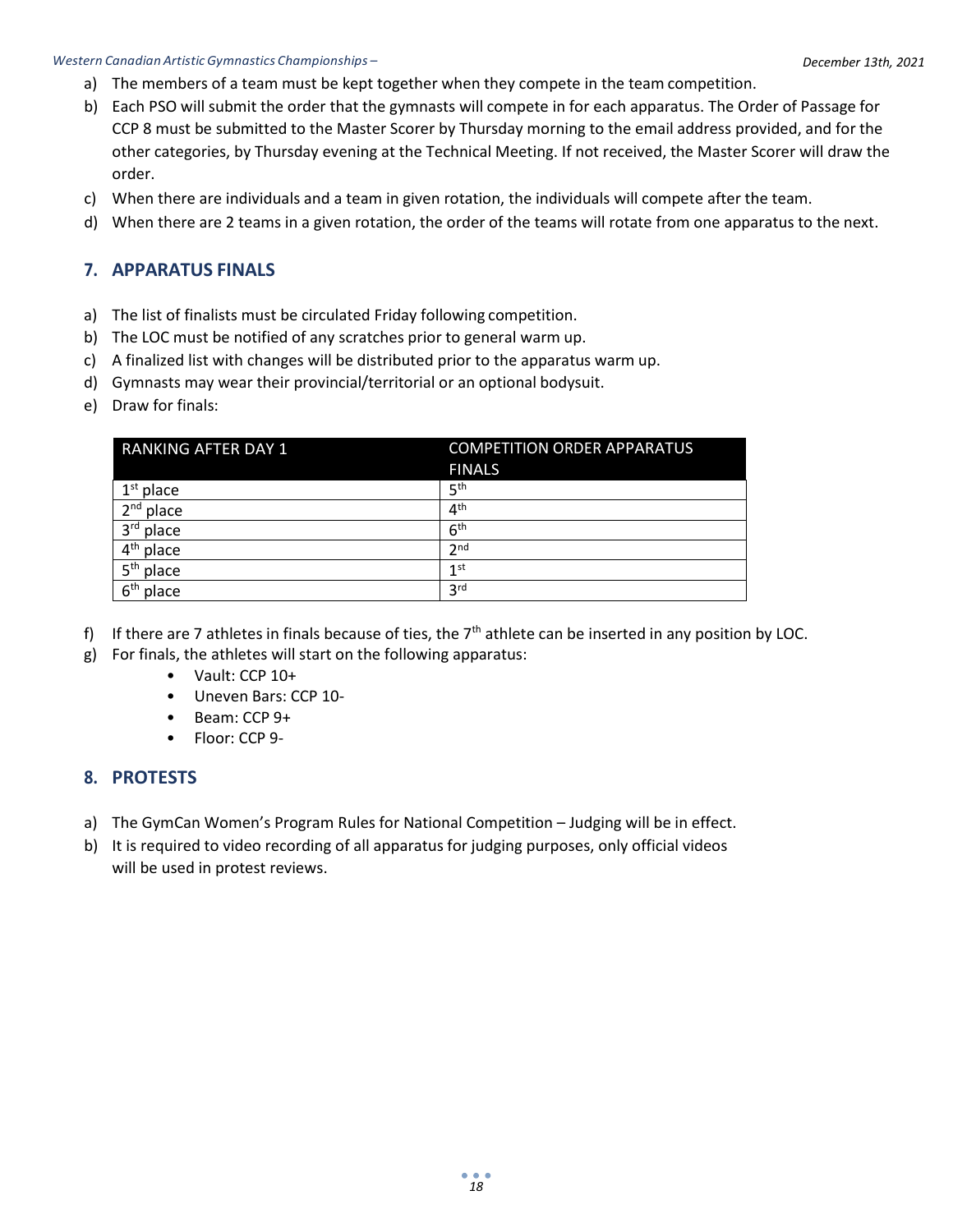## <span id="page-18-0"></span>**IV. APPENDIX**

ORDER OF PASSAGE MAG ORDER OF PASSAGE WAG KYLE SHEWFELT AWARD PRESENTATION SCRIPT CHUCKSEBESTYENAWARDPRESENTATIONSCRIPT SAMPLE SCRIPTS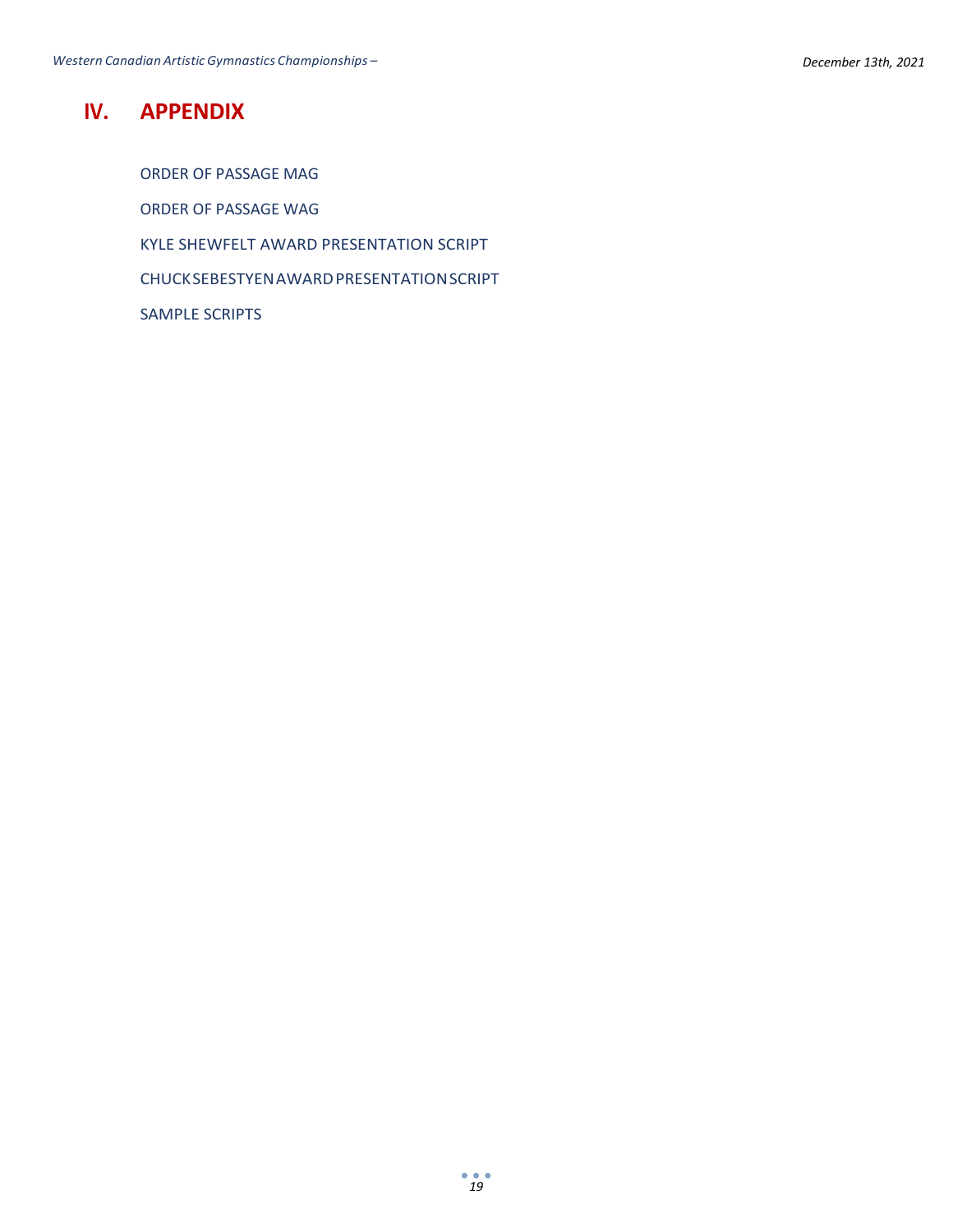#### WESTERN CANADIAN CHAMPIONSHIPS

### <span id="page-19-0"></span>**MAG COMPETITION ORDER - MEN'S ARTISTIC GYMNASTICS**

PROVINCE: CATEGORY:

Each Team must submit their Competition Order at the end of their scheduled training period on Thursday.

Submit at the Competition Venue to the Master Scorer in person or **by email**

|      |                     |              |                |              | <b>Competition Order</b> |         |                 |
|------|---------------------|--------------|----------------|--------------|--------------------------|---------|-----------------|
| $\#$ | <b>Athlete Name</b> | <b>Floor</b> | <b>Pommels</b> | <b>Rings</b> | Vault                    | P. Bars | <b>High Bar</b> |
|      |                     |              |                |              |                          |         |                 |
|      |                     |              |                |              |                          |         |                 |
|      |                     |              |                |              |                          |         |                 |
|      |                     |              |                |              |                          |         |                 |
|      |                     |              |                |              |                          |         |                 |
|      |                     |              |                |              |                          |         |                 |

Coach/Manager

Date

Received (Master Scorer)

*Note: Provincial 4 + 5 / JR (14-15) set order for all 6 apparatus. Elite 3 and 4 set order for 1st apparatus only then drop down after 1st event.*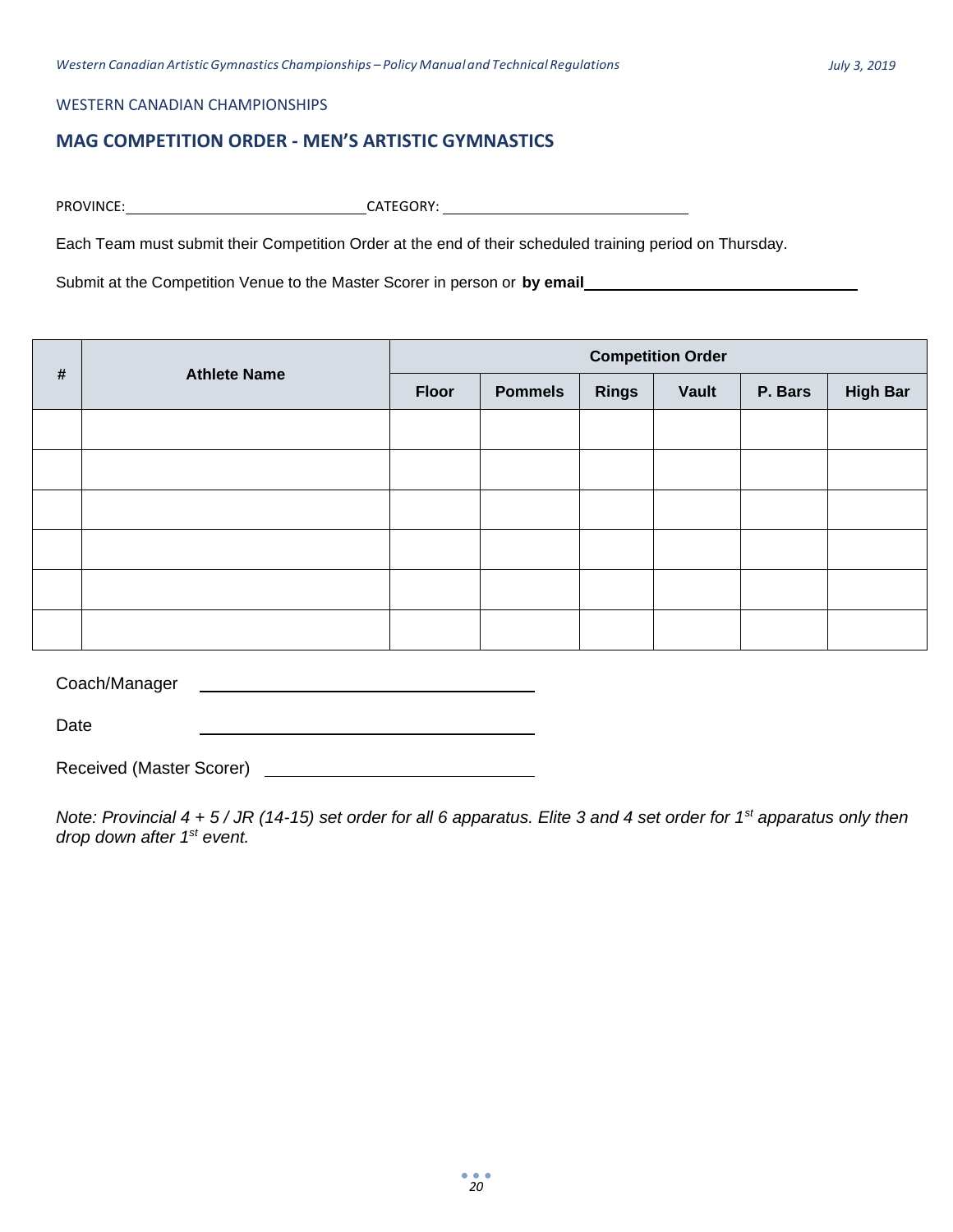#### WESTERN CANADIAN CHAMPIONSHIPS

### <span id="page-20-0"></span>**WAG COMPETITION ORDER - WOMEN'S ARTISTIC GYMNASTICS**

PROVINCE: CATEGORY:

Each Team must submit their Competition Order at the end of their scheduled training period on Thursday. CCP 8 Competition order must be submitted Thursday morning.

Submit at the Competition Venue to the Master Scorer in person or **by email**

|            |                     |       | <b>Competition Order</b>     |             |              |
|------------|---------------------|-------|------------------------------|-------------|--------------|
| $\pmb{\#}$ | <b>Athlete Name</b> | Vault | <b>Uneven</b><br><b>Bars</b> | <b>Beam</b> | <b>Floor</b> |
|            |                     |       |                              |             |              |
|            |                     |       |                              |             |              |
|            |                     |       |                              |             |              |
|            |                     |       |                              |             |              |
|            |                     |       |                              |             |              |
|            |                     |       |                              |             |              |
|            |                     |       |                              |             |              |

Coach/Manager

Date

Received (Master Scorer)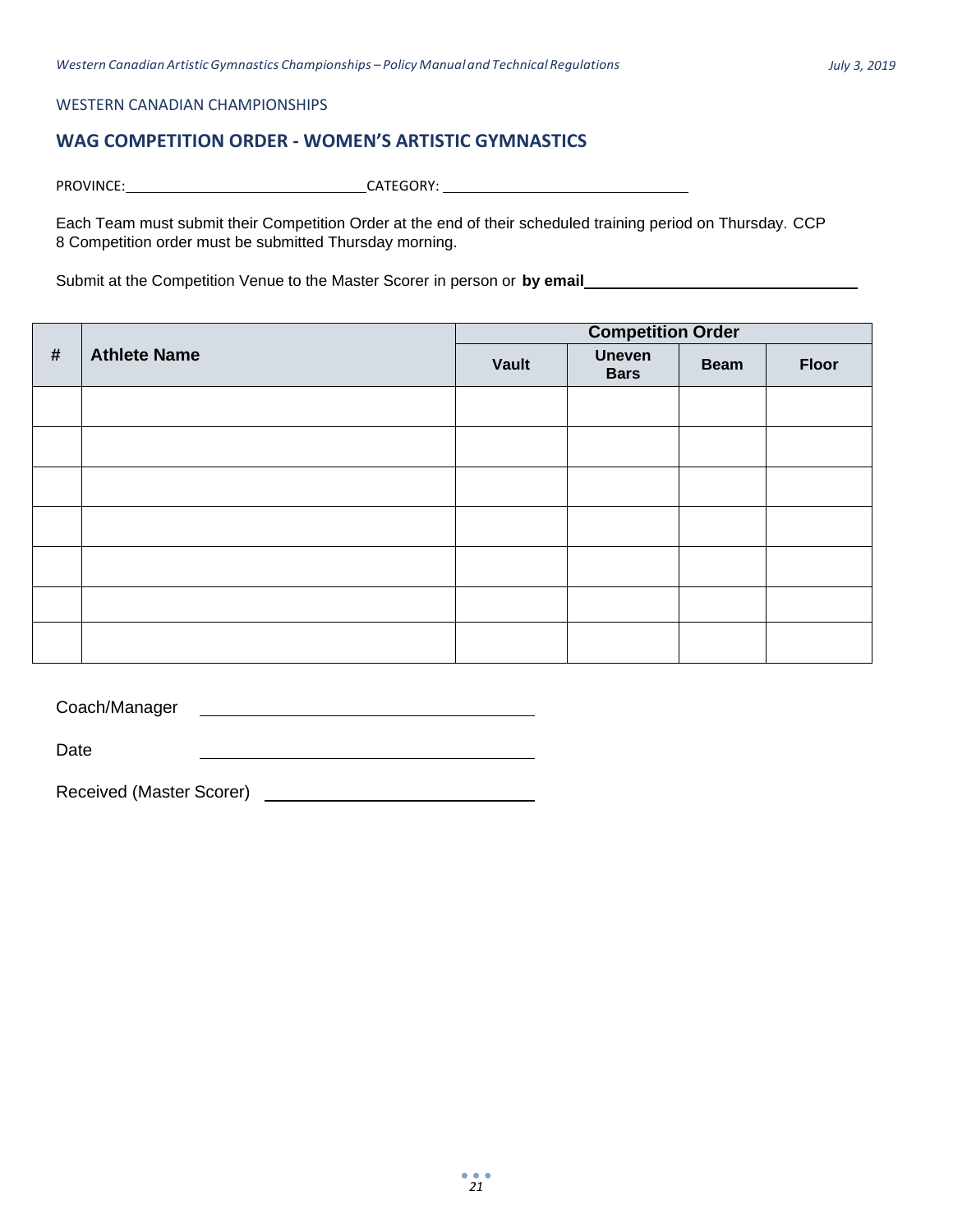#### <span id="page-21-0"></span>**KYLE SHEWFELT AWARDS PRESENTATION SCRIPT**

A proud Canadian, Kyle began his gymnastics career at the age of six when his mother enrolled him in an Alberta Gymnastics program. Kyle's passion for the sport quickly ignited and he soon realized it would be a lifelong pursuit.

Kyle is Canada's most successful male artistic gymnast in history. He is a three-time Olympian (2000, 2004, 2008) and multiple World Championships, Commonwealth Games and World Cup medalist. His stirring performance at the 2004 Athens Olympics earned him Canada's first and only Olympic medal in the sport of artistic gymnastics – a Gold in the Floor Exercise. It motivated thousands of participants to flip into gyms across the nation.

PSO and/or HOST CLUB are proud to present this award on behalf of Kyle Shewfelt. Congratulations.

#### <span id="page-21-1"></span>**CHUCK SEBESTYEN AWARDS PRESENTATION SCRIPT**

Chuck Sebestyen began coaching gymnastics in Saskatchewan in the early 1950's. His coaching exploits include the Saskatchewan Men's Canada Games Team, the University of Saskatchewan Men's and Women's Teams, the St Mary's and Marian Gym Clubs in Saskatoon, Pan Am Games coach for Team Canada and national coach at the 1964 Olympic Games in Tokyo Japan.

Chuck was also a national level judge and conducted many clinics for coaches and judges throughout North America. He was a very proud father of several daughters who were internationally ranked national team gymnasts.

Chuck was the founder of the provincial organization in Saskatchewan – the SGA or now called Gymnastics Saskatchewan. He has been inducted into the Saskatoon Sports Hall of Fame and Saskatchewan Sports Hall of Fame. Chuck passed away 20 years ago.

In his honor, and on behalf of his family, we are proud to present this award to the CCP 10 16+ Team Champions. Congratulations.

### <span id="page-21-2"></span>**SAMPLE ANNOUNCER SCRIPTS**

#### <span id="page-21-3"></span>**WELCOME CEREMONIES**

Ladies and Gentlemen, on behalf of PSO and/or HOST CLUB welcome to CITY and the YEAR Western Championships.

Please welcome our athletes! (MARCH IN MUSIC)

We ask that you please rise for the singing of the Canadian National Anthem, sung by NAME.

We would like to welcome and announce the teams and athletes from the participating Provinces and Territories in this event. British Columbia Alberta Manitoba Yukon Northwest Territories Saskatchewan A big round of applause for these athletes!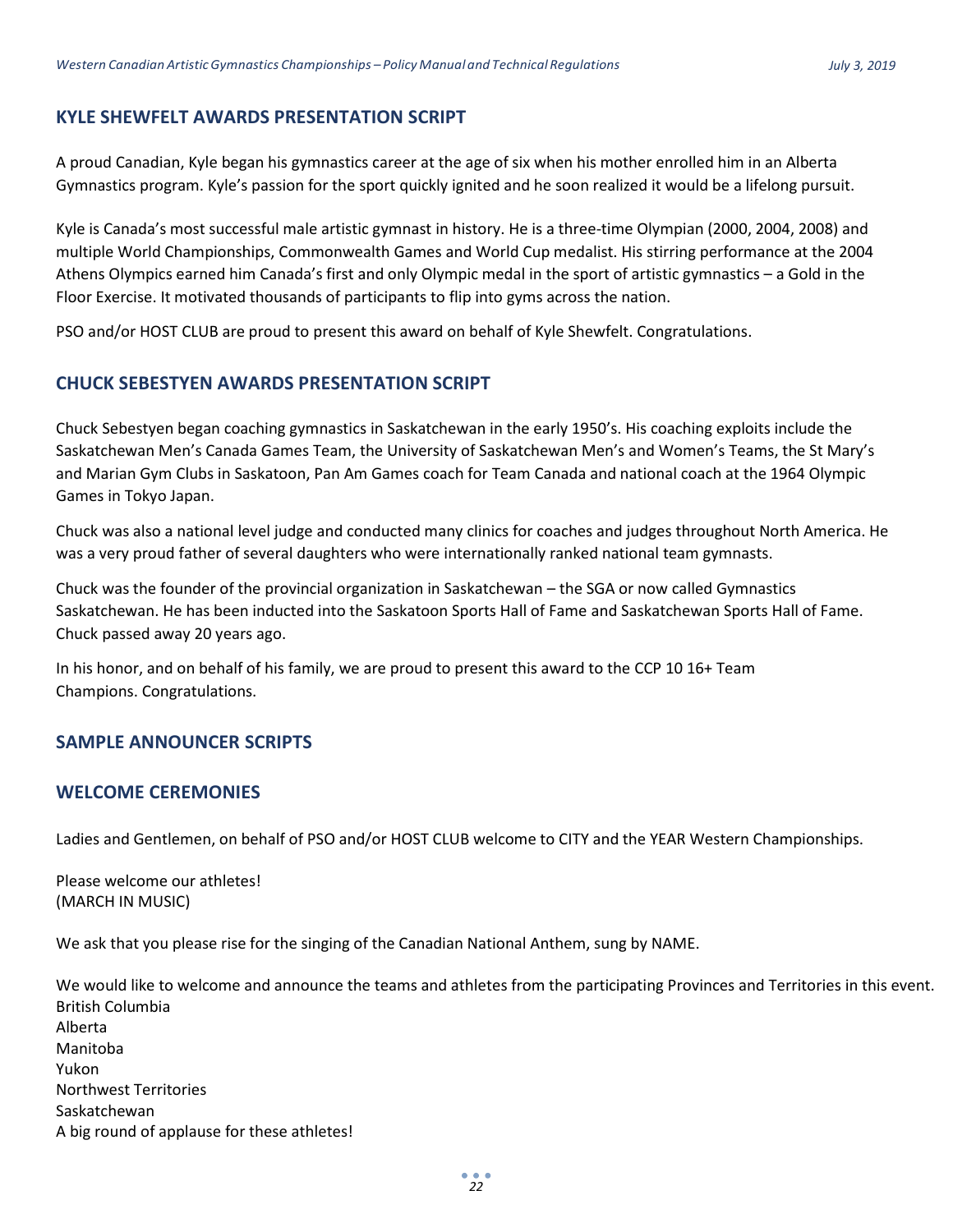Ladies and gentlemen please welcome NAME who will bring greetings on behalf of the PSO Board of Directors.

Thank you!

OTHER GUEST WELCOMES

Thank you!

SPONSOR WELCOMES

Thank you!

At this time, I would like to call upon ATHLETE REPRESENTATIVE, COACH REPRESETNATIVE, and OFFICIAL REPRESENTATIVE to present the athlete, coach and official oaths.

*"In the name of all gymnasts, I promise that we shall take part in these Championships, respecting and abiding by the rules which govern them, in the true spirit of sportsmanship, for the glory of sport and the honor of the gymnasts."*

*"In the name of all judges and officials, I promise that we shall officiate in these Championships with complete impartiality, respecting and abiding by the rules with govern them, in the true sense of sportsmanship."*

*"In the name of all coaches, I promise that we shall commit ourselves to ensuring that the spirit of sportsmanship and ethics is adhered to and upheld. We commit ourselves to educating the gymnasts to adhere to fair plan and to respect and abide by the rules governing this event."*

This concludes our welcoming ceremonies. Please join us for more competition this afternoon! Athletes, good luck this weekend. Please march out. (MARCH OUT MUSIC)

### <span id="page-22-0"></span>**PRE-RECORDED ANNOUNCEMENTS**

Ladies and Gentlemen welcome to CITY and the YEAR Artistic Western Championships. We would like to begin by acknowledging that the land on which we gather is Treaty X territory, the traditional territory of X Peoples, and on the homeland of the X Nation. PSO along with HOST CLUB(S) would like to welcome all the athletes, coaches, officials and spectators to this year's Western Championships for Men's and Women's Artistic Gymnastics. We would like to thank our valued sponsors and suppliers for their contributions and ongoing support: SPONSOR MENTIONS. Thank you also to BUSINESSES. Just a reminder for the safety of our athletes, no flash photography is permitted. Professional photos are available for purchase in the vendor area. Please visit our tradeshow for other vendors. PSO would like to extend a special thank you to all the volunteers and organizing committee members for this event. Now, let's welcome our athletes for march in!

### <span id="page-22-1"></span>**MAG APPARATUS FINALS SAMPLE SCRIPT**

| Awards<br>*This will be fluid as apparatus' finish, scores are<br>verified. PSO and Floor Marshall will ensure you<br>are made aware. | Ladies and gentlemen, please help me in congratulating<br>our CATEGORY winners on APPARATUS. In third place<br>(athletes/province), in second place (Athlete/province)<br>and your gold medal winner for (category) on<br>(apparatus) is (Athlete/Province).<br>Congratulations men. |
|---------------------------------------------------------------------------------------------------------------------------------------|--------------------------------------------------------------------------------------------------------------------------------------------------------------------------------------------------------------------------------------------------------------------------------------|
| *Once all six apparatus in a category have been<br>awarded we will rotate                                                             | "That concludes Rotation #1, please welcome our next<br>rotation."                                                                                                                                                                                                                   |
|                                                                                                                                       |                                                                                                                                                                                                                                                                                      |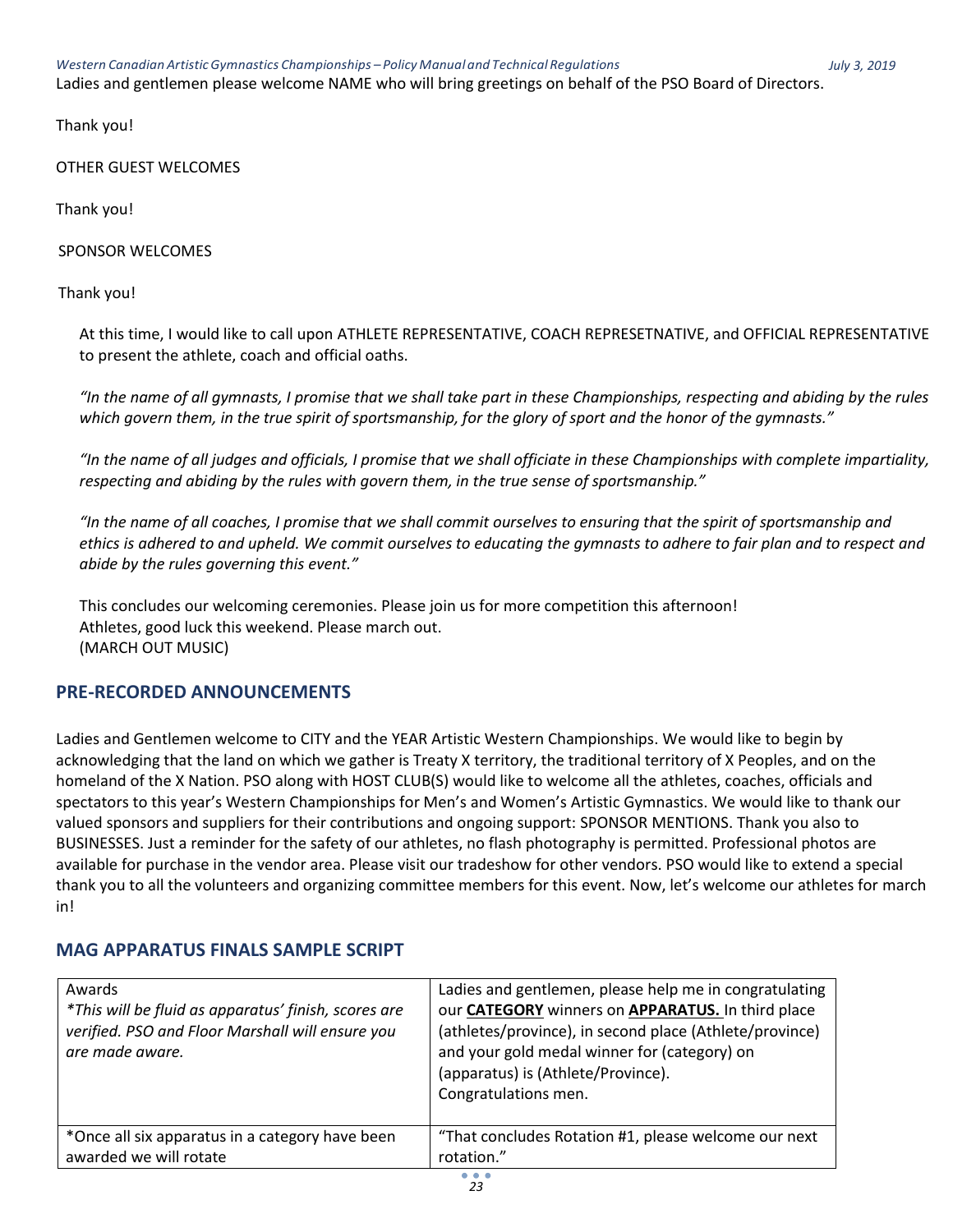### <span id="page-23-0"></span>**WAG APPARATUS FINALS SAMPLE SCRIPT**

| Awards<br>*This will be fluid as apparatus' finish, scores are<br>verified. PSO and Floor Marshall will ensure you<br>are made aware. | Ladies and gentlemen, please help me in congratulating<br>our CATEGORY winners on APPARATUS. In third place<br>(athletes/province), in second place (Athlete/province)<br>and your gold medal winner for (category) on<br>(apparatus) is (Athlete/Province).<br>Congratulations ladies, please present. |
|---------------------------------------------------------------------------------------------------------------------------------------|---------------------------------------------------------------------------------------------------------------------------------------------------------------------------------------------------------------------------------------------------------------------------------------------------------|
| *Once all four apparatus in a category have been                                                                                      | "That concludes Rotation #1, please welcome our next                                                                                                                                                                                                                                                    |
| awarded we will rotate                                                                                                                | rotation."                                                                                                                                                                                                                                                                                              |

### <span id="page-23-1"></span>**WAG COMPETITION SCRIPT SAMPLE**

| 4:45 PM General Warm Up                  | "Coaches and athletes - general warm up will now officially begin.    |
|------------------------------------------|-----------------------------------------------------------------------|
|                                          | Warm Up will be completed at 5:05PM"                                  |
| 5:00 PM                                  | "Coaches and athletes - there is 5 minutes remaining in the warm      |
|                                          | up."                                                                  |
| 5:05 PM General Warm up                  | "The general warm up is now completed. Please ensure to clear all     |
| complete                                 | bags from the floor and make your way to the marshalling area         |
|                                          | beside the medical table. "                                           |
| 5:06 PM                                  | Play canned announcements                                             |
| 5:10 PM                                  | *Once athletes have marched to events*                                |
|                                          | Let's welcome our provinces competing in the Women's JO 8 session:    |
|                                          | <b>British Columbia</b>                                               |
|                                          | Alberta                                                               |
|                                          | Manitoba                                                              |
|                                          | Yukon                                                                 |
|                                          | <b>Northwest Territories</b>                                          |
|                                          | Saskatchewan                                                          |
|                                          | *Please rise, remove your hats and join us for our National Anthem.   |
| <b>Floor Announcements</b>               | On signal from judges, announcement of each athlete as they           |
|                                          | participate on floor                                                  |
|                                          | Example "On floor, Jane Smith from Saskatchewan"                      |
| <b>Rotation Complete (Four Rotations</b> | "That completes rotation #1, please rotation to your next event."     |
| - WAG) *Floor Marshall will signal       |                                                                       |
| once rotations are complete              |                                                                       |
| <b>Competition Complete</b>              | "Ladies and gentlemen, that concludes the Women's JO 8                |
|                                          | competition."                                                         |
|                                          | "Our medal presentation will be held in the awards area on the right- |
|                                          | hand side of the gym"                                                 |
|                                          | Thank you for being part of our first session, we look forward to     |
|                                          | seeing everyone tomorrow at 8:00am for our next sessions!             |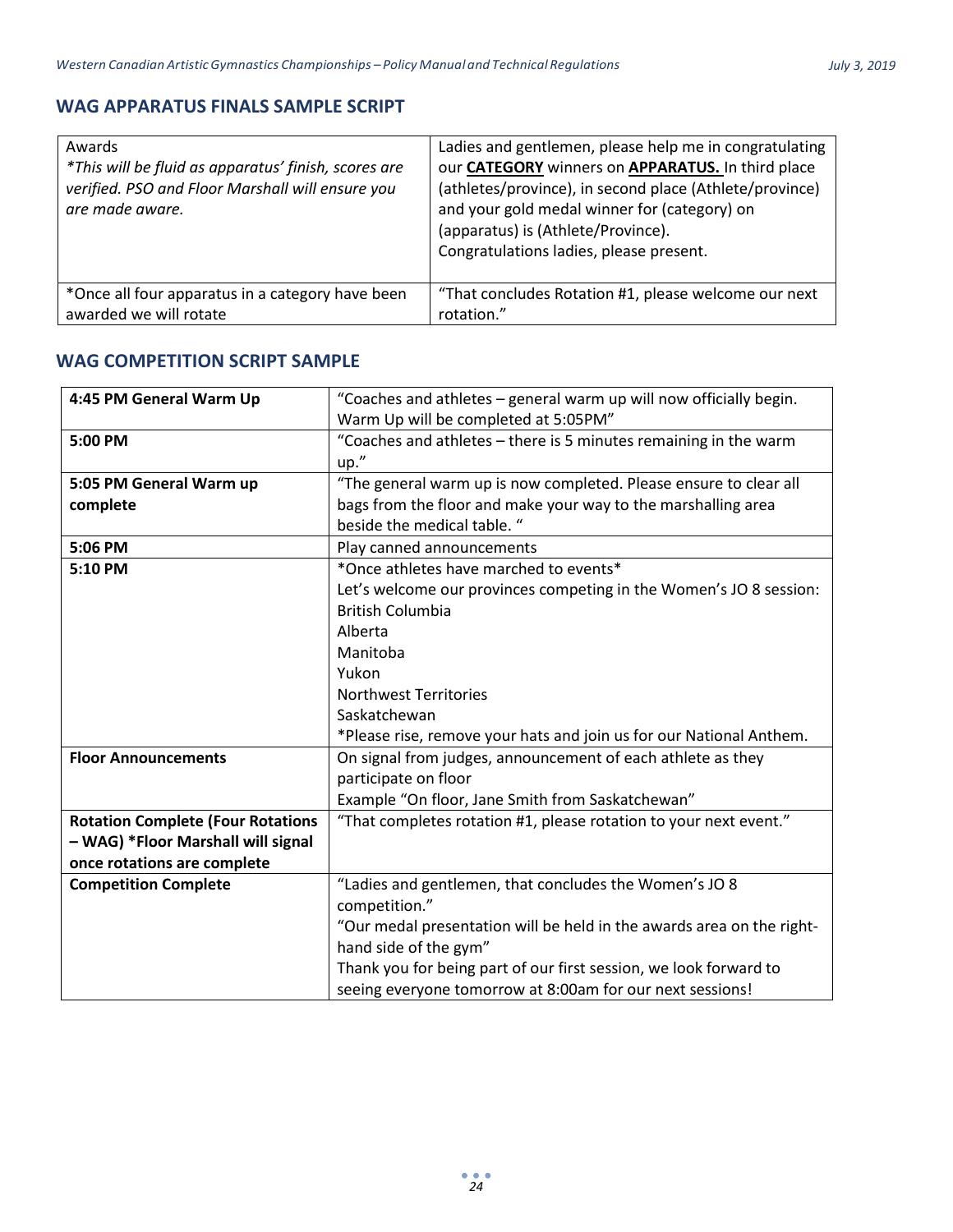### <span id="page-24-0"></span>**WAG & MAG COMPETITION SCRIPT SAMPLE**

| 11:30 AM General Warm Up          | "Coaches and athletes - general warm up will now officially begin.     |
|-----------------------------------|------------------------------------------------------------------------|
|                                   | Women's Warm Up will be completed at 11:50 AM & Men's warm up          |
|                                   | will be completed at 12:45PM                                           |
| 11:45 AM                          | "Women's Coaches and athletes - there are 5 minutes remaining in       |
|                                   | the warm up."                                                          |
| 11:50 AM General Warm up          | "The general warm up for women is now completed. Please ensure to      |
| complete                          | clear all bags from the floor and make your way to the marshalling     |
|                                   | area beside the medical table. "                                       |
| 11:52 AM                          | Play canned announcements                                              |
| 11:55 AM                          | *Once athletes have marched to events*                                 |
|                                   | Let's welcome our provinces competing in the Women's JO 9 14+          |
|                                   | session:                                                               |
|                                   | <b>British Columbia</b>                                                |
|                                   | Alberta                                                                |
|                                   | Manitoba                                                               |
|                                   | <b>Northwest Territories</b>                                           |
|                                   | Yukon                                                                  |
|                                   | Saskatchewan                                                           |
|                                   |                                                                        |
| 12:40 PM                          | "Men's coaches & athletes, there are 5 minutes remaining in the warm   |
|                                   | up."                                                                   |
| 12:45 PM General Warm up          | "The general warm up for MEN is now completed. Please ensure to        |
| complete                          | clear all bags from the floor and make your way to the marshalling     |
|                                   | area beside the medical table. "                                       |
| 12:50 PM March in                 | "Ladies and gentlemen please welcome the athletes competing in the     |
| *Between floor routines           | Men's Provincial 4 and Elite 4 session: British Columbia, Alberta,     |
|                                   | Saskatchewan                                                           |
|                                   |                                                                        |
| <b>Floor Announcements</b>        | On signal from judges, announcement of each athlete as they            |
|                                   | participate on floor                                                   |
|                                   | Example "On floor, Jane Smith from Saskatchewan"                       |
| <b>Rotation complete</b>          | "That completes rotation #1, please rotate to your next event."        |
| (Four rotations - Women)          |                                                                        |
| (Six rotations - Men)             |                                                                        |
| *Floor marshal will signal once   |                                                                        |
| rotations are complete.           |                                                                        |
| <b>Competition Complete - WAG</b> | "Ladies and gentlemen, that concludes the Women's JO 9 14+             |
|                                   | competition."                                                          |
|                                   | "Our medal presentation will be held in the awards area on the right-  |
|                                   | hand side of the gym"                                                  |
|                                   | General warm up for Women's JO 10 (12-15) will begin at 3:00PM         |
| <b>Competition Complete - MAG</b> | "Ladies and gentlemen, that concludes the Men's Provincial 4 and Elite |
|                                   | 4 competition."                                                        |
|                                   | "Our medal presentation will be held in the awards area on the right-  |
|                                   | hand side of the gym"                                                  |